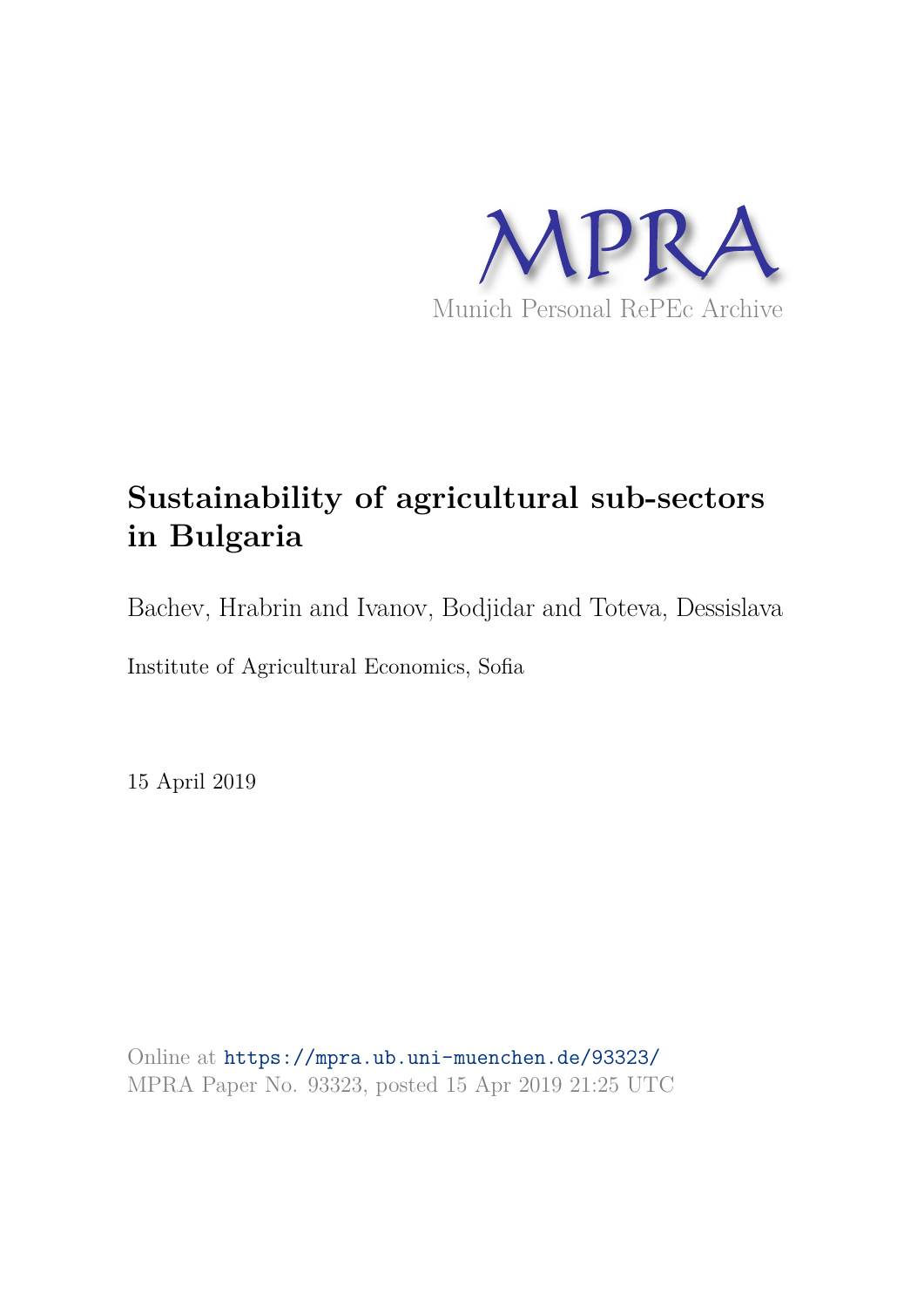## **Sustainability of Agricultural Sub-sectors in Bulgaria**

## **Hrabrin Bachev<sup>1</sup> , Bodjidar Ivanov, Dessislava Toteva**

## *Institute of Agricultural Economics, Sofia*

#### **Abstract**

In Bulgaria, like in most countries, the comprehensive assessments on agrarian sustainability are mostly at sectoral or farm levels while there is practically no in-depth study on sustainability at sub-sector (industry) level. This paper tries to fill the gap and assess the sustainability of different sub-sectors in Bulgarian agriculture. First a holistic hierarchical framework for assessing integral, economic, social and ecological sustainability of Bulgarian agriculture is suggested including 17 principles, 35 criteria, and 46 indicators and reference values. After that, an assessment is made on the overall and aspects sustainability of major crop, livestock and mixed subsectors of Bulgarian agriculture. The assessment is based on first-hand information collected though in-depth interviews with the managers of "typical" farms in analysed industries.

The study has found out that there is a considerable differentiation in the level of integral and aspects sustainability in individual sub-sectors in Bulgaria, with mixed livestockbreeding, mixed crop-growing, and perennial crops sub-sectors having the highest integral sustainability, while pigs, poultry and rabbits; vegetables, flowers and mushrooms, and mixed livestock-crops subsectors the lowest one. There are also substantial variations in the levels of economic, social and ecological sustainability of different agricultural sub-sectors and individual indicators with the highest and lowest values showing (critical) factors enhancing and deterring particular or overall sustainability of evaluated agro-industries. Results on the integral agrarian sustainability level of this study based on the micro sub-sector (farm) data are similar to the previous assessment based on the aggregate sectoral (statistical, etc.) data.

**Key words:** sub-sectors, agriculture, sustainability, economic, social, ecological, Bulgaria

#### **Introduction**

 $\overline{a}$ 

The issue of assessment of level of agrarian sustainability and its economic, social and ecological aspects is among the most topical in developed and developing countries alike (Bachev, 2010, 2018; Bachev et. al., 2016, 2017; Bachev and Terziev, 2018, Bohlen and House, 2009; Candido et al., 2018; De Oliveira, 2018; FAO, 2013; Hayati et. al., 2010; Ikerd, 2015; Ivanov et al, 2009; Gliessman, 2016; Gemesi, 2007; Gitau et al., 2009; Jalilian, 2012; Irvin et. al., 2016; Lopez-Ridauira et. al. 2002; Ramírez-Carrillo et. al., 2018; Sauvenier et al., 2005; Terziev et al., 2018; Todorova and Treziyska, 2018; VanLoon et al. 2005; Zvyatkova and Sarov, 2018). Despite enormous progress in the theory and practice of this new evolving area, still there is no consensus on how to assess agrarian sustainability due to diverse understandings, approaches, methods, employed data, etc. In Bulgaria (like in most countries), comprehensive sustainability assessments are mostly on sectoral (Bachev et. al., 2017) or farm (Bachev, 2016, 2017; Bachev and Terziev, 2017) levels while there is practically no indepth study on sustainability at subsector (industry) level.

The goal of this paper is to assess the sustainability of different subsectors in Bulgaria.

<sup>1</sup>Corresponding author, Institute of Agricultural Economics, Sofia, E-mail: hbachev@yahoo.com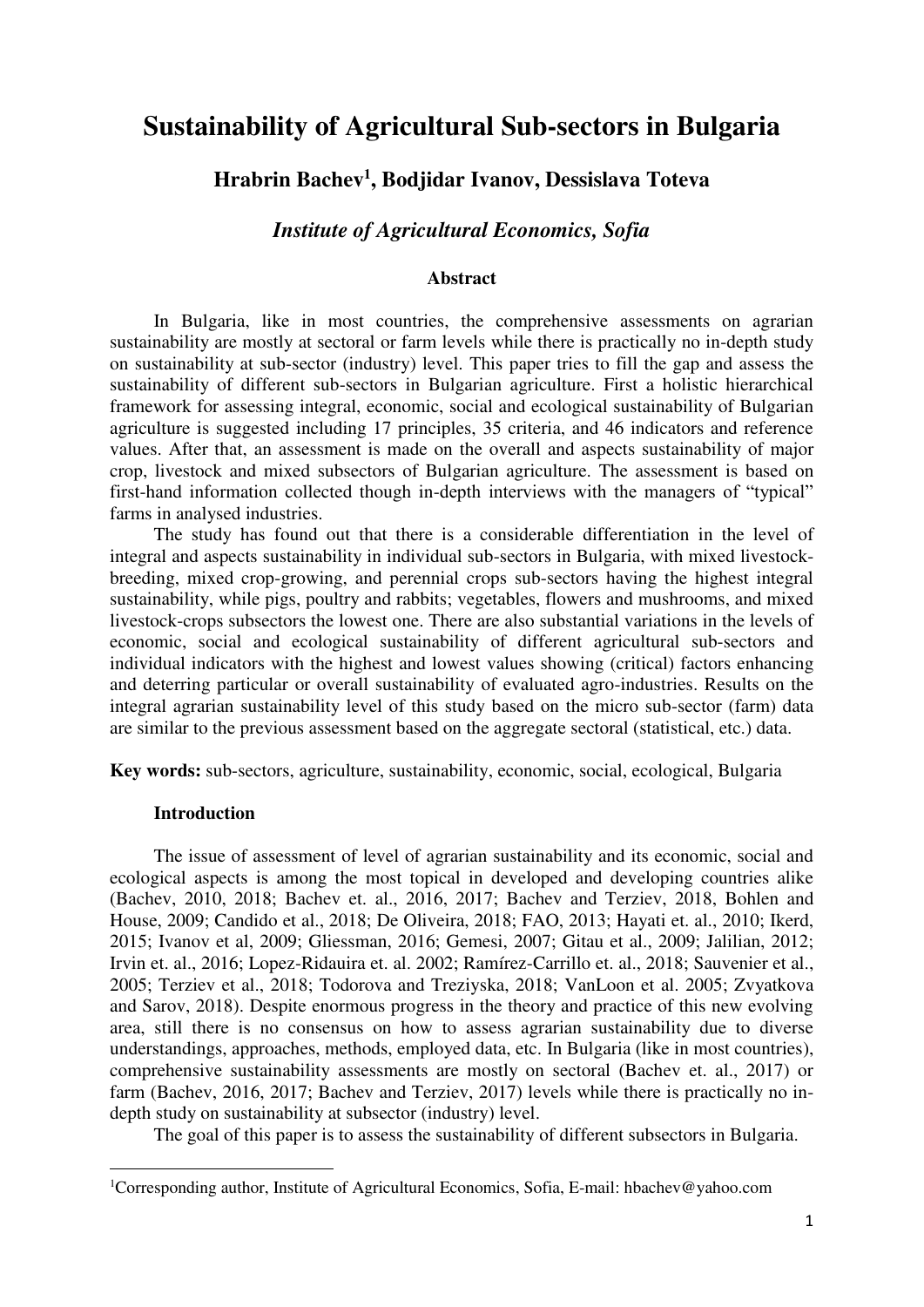#### **Methodological framework**

In order to assess agrarian sustainability of agricultural subsectors in Bulgaria a hierarchical system is developed including 17 principles, 35 criteria, and 46 indicators and reference values (Table 1). Principles are the highest hierarchical level associated with the "universal" functions of agricultural system and represent the state of sustainability in 3 main pillars/aspects of sustainability (economic, social, and ecological). Criteria represent a resultant state when the relevant principle is realized. Indicators are quantitative and qualitative variables of different types (behaviour, activity, input, effect, impact), which can be assessed allowing the measurement of compliance with particular criteria. Reference Values are the desirable levels for each indicator according to the specific conditions of each subsector which assist the assessment giving guidance for achieving (maintaining, improving) sustainability. The approach for formulating and selecting principles, criteria and indicators for assessing sustainability level are presented in details in our previous publications (Bachev, 2016, 2017, 2018).

| <b>Principles</b>         | <b>Criteria</b>                                | <b>Indicators</b>                                | <b>Reference values</b>                     |  |  |  |  |
|---------------------------|------------------------------------------------|--------------------------------------------------|---------------------------------------------|--|--|--|--|
| <b>Economics aspect</b>   |                                                |                                                  |                                             |  |  |  |  |
|                           | Reducing dependence on<br>subcidies            | Share of direct payments<br>in Gross Value Added | Experts estimate/<br>Trend                  |  |  |  |  |
|                           |                                                | Ratio of overall liquidity                       | Experts estimate/<br>Trend                  |  |  |  |  |
| Financial stability       | Sufficient liquidity                           | Ratio of quick liquidity                         | Experts estimate/<br>Trend                  |  |  |  |  |
|                           | Minimizing dependence<br>on external capital   | Share of owned in total<br>capital               | Experts estimate/<br>Average for the sector |  |  |  |  |
| Economic<br>effectiveness | Positive or high                               | Cost - effectiveness                             | Experts estimate/<br>Average for the sector |  |  |  |  |
|                           | profitability                                  | Profitability of capital                         | Experts estimate/<br>Average for the sector |  |  |  |  |
|                           | Maximize or increase<br>labour productivity    | Labour productivity                              | Experts estimate/<br>Average for the sector |  |  |  |  |
|                           | Maximize or increase<br>land productivity      | Productivity of land                             | Experts estimate/<br>Average for the sector |  |  |  |  |
|                           | Maximize or increase<br>livestock productivity | Livestock productivity                           | Experts estimate/<br>Average for the sector |  |  |  |  |
| Competitiveness           | Support or increase of<br>marketed output      | Share of marketed output                         | Experts estimate/<br>Trend                  |  |  |  |  |

**Table 1. System of principles, criteria, indicators, and reference values for assessing sustainability level of sub-sectors of Bulgarian agriculture**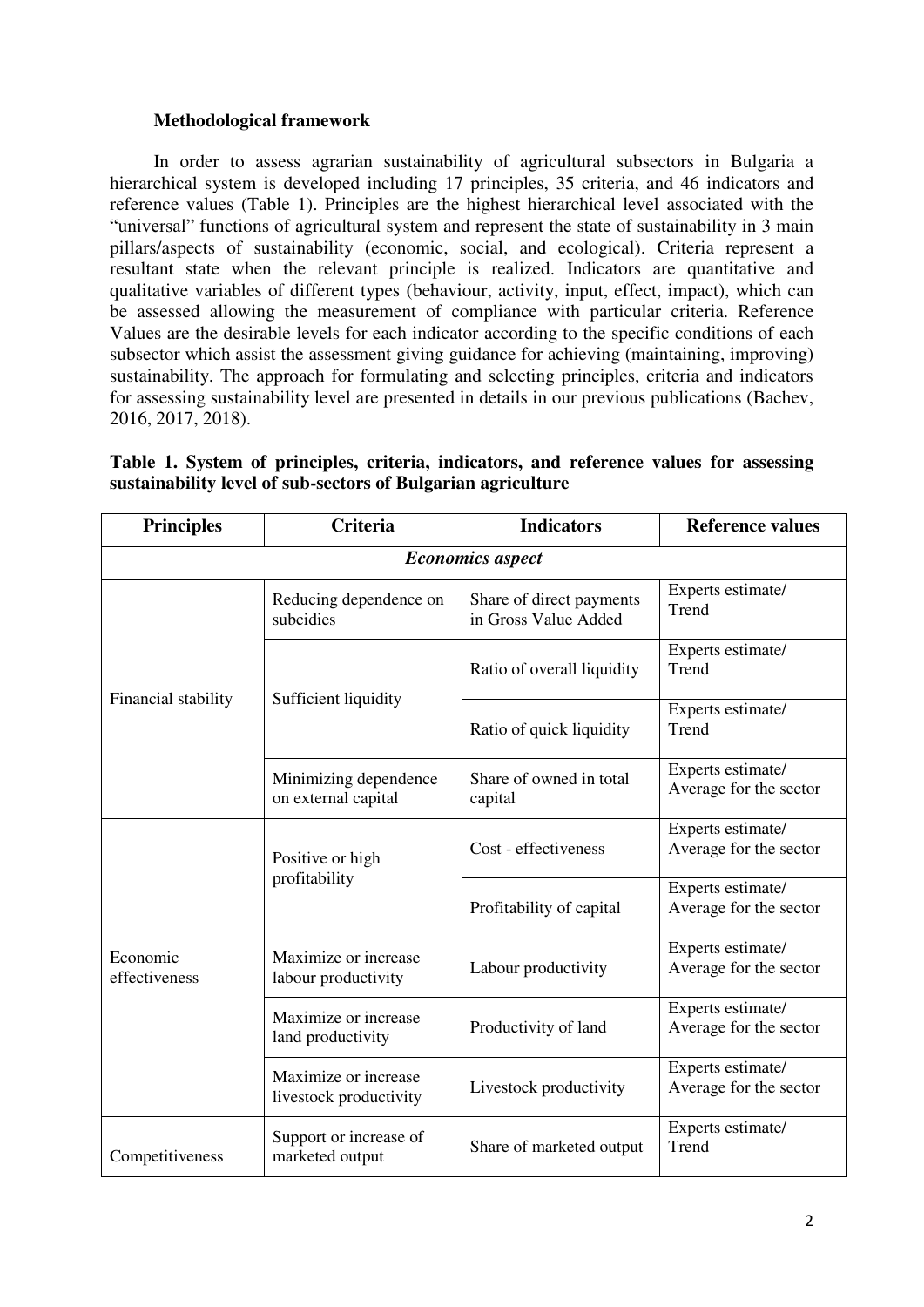|                                       | Support or increase of<br>sales                        | Sales growth in the last 3<br>years                                                   | Experts estimate/<br>Trend       |  |
|---------------------------------------|--------------------------------------------------------|---------------------------------------------------------------------------------------|----------------------------------|--|
| Adaptability to                       | Sufficient adaptability to<br>market environment       | Ratio of gross income to<br>fixed costs                                               | Experts estimate/<br>Trend       |  |
| economic<br>environment               | High investment activity                               | Investment growth                                                                     | Average for the sector/<br>Trend |  |
|                                       |                                                        | Social aspect                                                                         |                                  |  |
|                                       | Equality of income with<br>other sectors               | Ratio of farm income to<br>the average income in the<br>region                        | Experts estimate/<br>Trend       |  |
| Welfare of employed<br>in agriculture | Fair distribution of<br>income in agriculture          | Ratio of payment of hired<br>labour in the farm to<br>average income in the<br>region | Average for the sector/<br>Trend |  |
|                                       | Sufficient satisfaction<br>from farm activity          | Degree of satisfaction<br>from farm activity                                          | Farmers assessment               |  |
|                                       | Satisfactory working<br>conditions                     | Correspondence to<br>official norms                                                   | Official norms                   |  |
| Conservation of<br>farming            |                                                        | Existence of a heritor<br>ready to take over of the<br>farm                           | Experts estimate/<br>Trend       |  |
|                                       | Preservation of the<br>number of family farms          | Number of family<br>workers                                                           | Experts estimate/<br>Trend       |  |
|                                       |                                                        | Age of the manager                                                                    | Farmers<br>assessment/<br>Trend  |  |
|                                       | Increasing the knowledge                               | Level of participation in<br>the training programs                                    | Experts estimate/<br>Trend       |  |
|                                       | and skills                                             | Level of education of the<br>manager                                                  | Experts estimate/<br>Trend       |  |
|                                       | Maintaining and<br>increasing of agrarian<br>education | Number of employed with<br>special agricultural<br>education                          | Experts estimate/<br>Trend       |  |
| Gender equality                       | Equality in men-women<br>relations                     | Degree of participation of<br>women in farm<br>management                             | Half/Trend                       |  |
| Social capital                        | Participation in<br>professional associations          | Number of participations<br>in professional<br>associations and<br>initiatives        | Experts estimate                 |  |
|                                       | and initiatives                                        | Level of hired labour<br>membership in labour<br>unions                               | Experts estimate/<br>Trend       |  |
|                                       | Participation in public<br>management                  | Public position                                                                       | Experts estimate/<br>Trend       |  |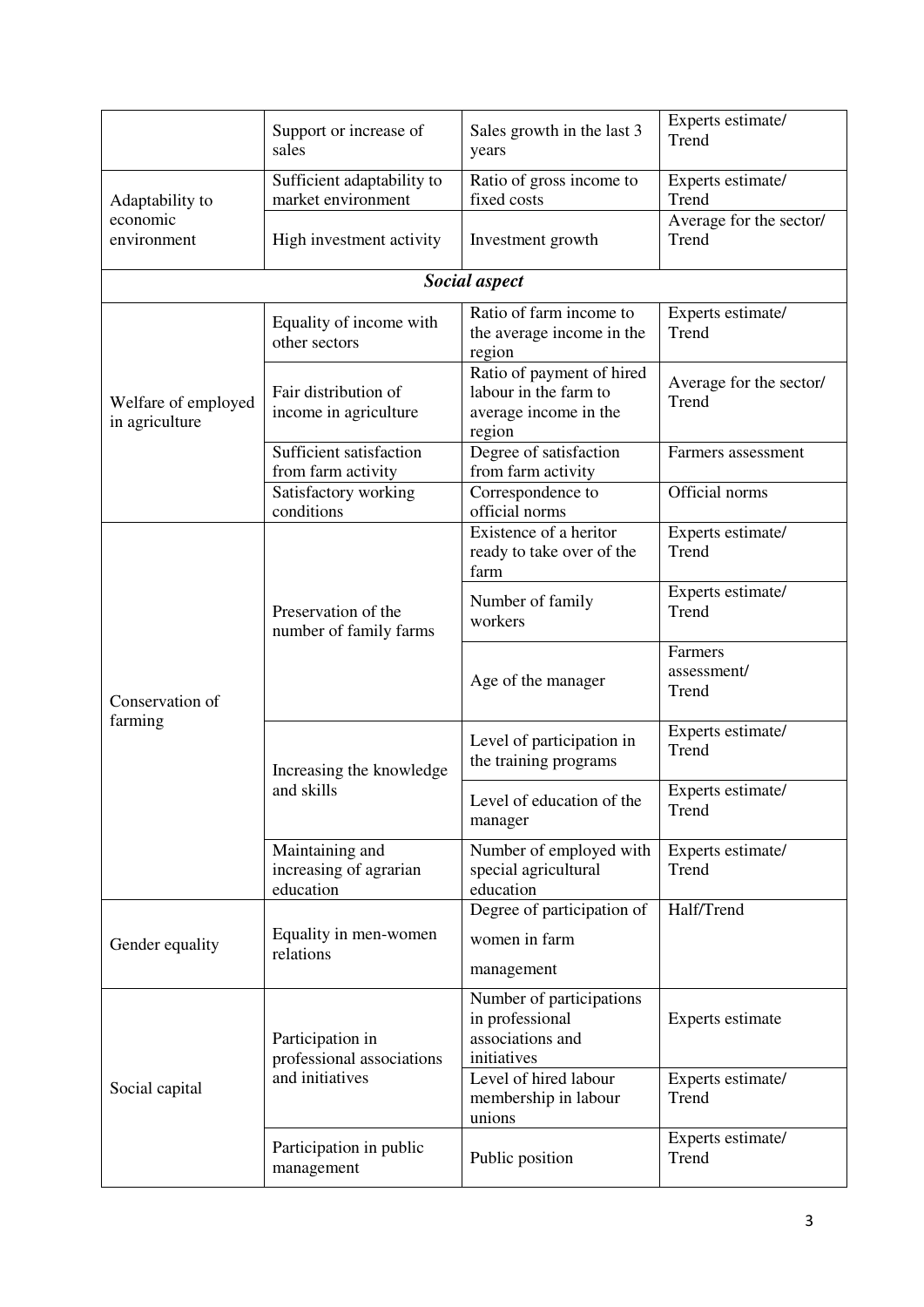|                                           | Contribution to the                          | Participation in local                          | Experts estimate/                          |  |
|-------------------------------------------|----------------------------------------------|-------------------------------------------------|--------------------------------------------|--|
| development of regions<br>and communities |                                              | initiatives                                     | Trend                                      |  |
|                                           | Sufficient ability to                        | Vacant job positions in                         | Experts estimate/                          |  |
|                                           | respond to the ceasing                       |                                                 | Trend                                      |  |
| Adaptability to the                       | farming activity and the                     | the farms to the total                          |                                            |  |
| social environment                        | demographic crisis                           | number of employed                              |                                            |  |
|                                           |                                              | <b>Ecological aspect</b>                        |                                            |  |
|                                           |                                              | Growth of carbon                                | Trend                                      |  |
| Air quality                               | Maintaining and                              | emissions for the past                          |                                            |  |
|                                           | improving air quality                        | three years                                     | Scientific norm/                           |  |
|                                           | Minimizing soil losses                       | Soil erosion index                              | Trend                                      |  |
|                                           |                                              | Amount of nitrogen                              | Scientific norm/<br>Average for the sector |  |
|                                           |                                              | fertilization                                   |                                            |  |
|                                           | Preservation and                             | Amount of potassium                             | Scientific norm/                           |  |
|                                           | improvement of soil<br>fertility             | fertilization                                   | Average for the sector                     |  |
| Land quality                              |                                              | Amount of phosphorus                            | Scientific norm/                           |  |
|                                           |                                              | fertilization                                   | Average for the sector                     |  |
|                                           | Maintaining a balanced                       | Share of arable land                            | Scientific norm/                           |  |
|                                           | land use structure                           | (without fallow) in total<br>agricultural areas | Average for the sector                     |  |
|                                           |                                              | Amount of area covering                         |                                            |  |
|                                           | Preservation of landscape                    | the requirements for                            | Experts estimate/                          |  |
|                                           | features                                     | "green" direct payments<br>through maintaining  | Trend                                      |  |
|                                           |                                              | landscape elements                              |                                            |  |
|                                           | Maintaining and                              | Index of groundwater                            | Scientific norm/                           |  |
| Water quality                             | improving water quality                      | pollution                                       | Average for the sector                     |  |
|                                           |                                              | Fuel consumption per unit                       | Experts estimate/                          |  |
|                                           |                                              | area                                            | Average for the sector                     |  |
| Effective energy                          | Minimizing the use of<br>conventional energy | Cost of conventional                            | Trend/                                     |  |
| consumption                               |                                              | electric energy per unit of                     | Average for the sector                     |  |
|                                           |                                              | gross output                                    |                                            |  |
|                                           |                                              |                                                 | Trend/                                     |  |
| Biodiversity                              |                                              | Change in the number of<br>habitats             | Average for the sector                     |  |
|                                           | Maintaining or enhancing<br>natural habitats | Share of agricultural land                      |                                            |  |
|                                           |                                              | in NATURA 2000 and                              | Planed target Trend/                       |  |
|                                           |                                              | other protected areas                           |                                            |  |
|                                           | Preserving and improving                     | Number of cultivated                            | Trend/<br>Average for the sector           |  |
|                                           | the biodiversity                             | plant species                                   |                                            |  |
| Animal welfare                            | Compliance with the                          | Level of compliance with                        | Official norms                             |  |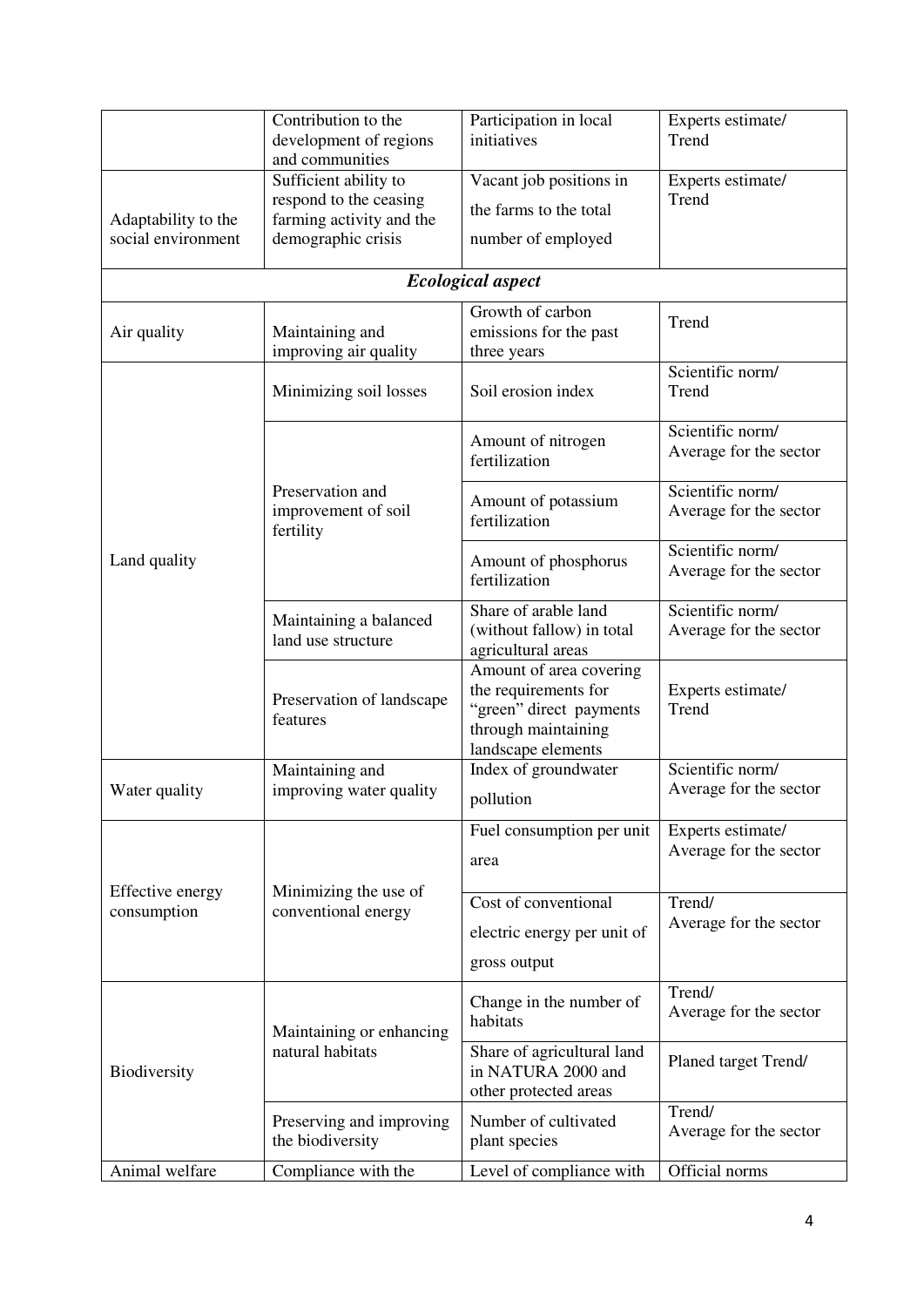|                                         | principles of animal<br>welfare              | the principles of animal<br>welfare                                       |                                  |
|-----------------------------------------|----------------------------------------------|---------------------------------------------------------------------------|----------------------------------|
| Implementation of<br>organic production | Increasing the organic<br>production         | Share of areas under<br>conversion or certified for<br>organic production | Experts estimate/<br>Trend       |
| Adaptability to the<br>environment      | Sufficient adaptability to<br>climate change | Variation in the yield of<br>main crops                                   | Average for the sector/<br>Trend |
|                                         |                                              | Death rate in livestock<br>farms                                          | Average for the sector/<br>Trend |

#### *Source: author*

In Bulgaria, like in most countries, there are no official aggregate data for calculating most of the socio-economic and ecological sustainability indicators at sub-sector level. In order to assess the level of sustainability of major agricultural industries (sub-sectors) indepth interviews with the managers of 80 commercial farms of different types and locations in 4 major administrative and geographical regions of Bulgaria (North-Central, South-Eastern, South-Central and South-Western) were held in 2017. "Typical" farms for different regions and industries were identified with the assistance producers' professional associations, National Agricultural Advisory Service, Executive Agency for Vine and Wine, processing, bio-certification and service organizations, and local government. Farmers of different types were surveyed -: different legal entities (natural persons, sole traders, cooperatives, companies); farms of different sizes (semi-market, small size for the sector, average size for the sector, large sizes for the sector; and farms in different production specialization (arable crops, vegetables, flowers and mushrooms, perennials, grazing livestock, pigs, poultry and rabbits, mixed crops and mixed livestock breeding).

The survey includes many questions in 4 major areas: general characteristic of farms; primary information for calculating economic indicators for agrarian sustainability; primary information for calculating social indicators for agrarian sustainability; and primary information for calculating environmental indicators for agrarian sustainability. Calculated quantitative and qualitative levels for each indicator are further transformed into a unitless index of sustainability. After than the integral index for a particular criterion, principle, and aspect of sustainability, and the integral sustainability index for each surveyed farm is calculated as arithmetic average applying equal weight for each indicator in a particular criterion, of each criterion in a particular principle, and each principle in every aspect of sustainability. The composite sustainability index of a particular sub-sector is an arithmetic average of the indices of relevant farms belonging to that industry.

For assessing the level of sustainability of agricultural sub-sectors the following scales defined by the experts in the area are used: 0,85-1 - a high level of sustainability; 0,50-0,84 - a good level of sustainability; 0,25-0,49 - a satisfactory level of sustainability; 0,12-0,24 - an unsatisfactory level of sustainability; 0-0,11 - non-sustainable level.

#### **General characteristic of the questionnaired farms**

The survey was conducted in the period April-November 2017 and covered 80 farmers from five administrative districts of the country - Pazardjik, Plovdiv, Kjustendil, Blagoevgrad, Bourgas and Veliko Tarnovo (Table 2).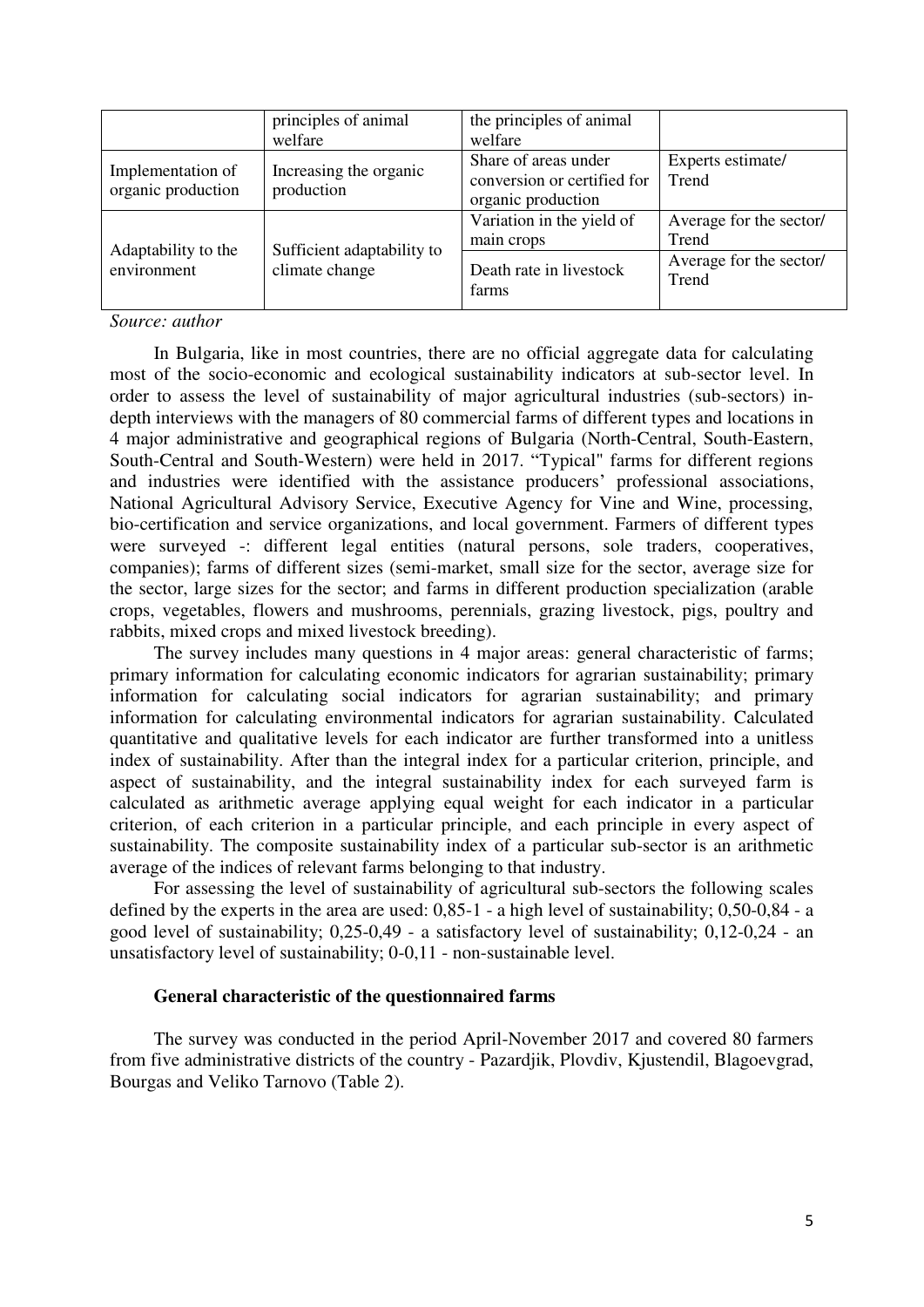|                          | North-           |                             |                  |                      |                  | South-           | <b>General</b> |
|--------------------------|------------------|-----------------------------|------------------|----------------------|------------------|------------------|----------------|
|                          | <b>Central</b>   | South-western               |                  | <b>South-Central</b> |                  | eastern          | number*        |
|                          | <b>Region</b>    | region                      |                  | <b>Region</b>        |                  | region           | and $%$        |
|                          | <b>Veliko</b>    | Kjustendi<br><b>Blagoev</b> |                  | Pazar-               |                  | <b>Bourga</b>    |                |
| <b>Location of farms</b> | <b>Tarnovo</b>   | 1                           | grad             | dzhik                | <b>Ploydiv</b>   | S                |                |
| Mostly plane area        | $\overline{2}$   | $\overline{4}$              | $\overline{4}$   | 14                   | $\overline{0}$   | 8                | 80             |
| Plane-mountain area      | 8                | $\overline{4}$              | $\overline{2}$   | 8                    | $\overline{2}$   | 6                | 37,5           |
| Mostly mountain area     | $\overline{0}$   | 6                           | $\overline{2}$   | $\overline{4}$       | 6                | $\boldsymbol{0}$ | 22,5           |
| Land in protected        |                  |                             |                  |                      |                  |                  |                |
| areas and territories    | $\boldsymbol{0}$ | $\boldsymbol{0}$            | $\boldsymbol{0}$ | $\boldsymbol{0}$     | $\overline{2}$   | $\overline{4}$   | 7,5            |
| Mountain area with       |                  |                             |                  |                      |                  |                  |                |
| natural restrictions     | $\overline{2}$   | 6                           | $\overline{0}$   | $\overline{4}$       | $\boldsymbol{0}$ | $\overline{2}$   | 17,5           |
| Non-mountainous area     |                  |                             |                  |                      |                  |                  |                |
| with natural             |                  |                             |                  |                      |                  |                  |                |
| restrictions             | $\boldsymbol{0}$ | $\boldsymbol{0}$            | $\overline{2}$   | $\overline{2}$       | $\boldsymbol{0}$ | $\boldsymbol{0}$ | 5              |
|                          |                  |                             |                  |                      |                  |                  |                |
| <b>Western Thracian</b>  |                  |                             |                  | 22                   | $\boldsymbol{0}$ | $\boldsymbol{0}$ |                |
| Lowland                  | $\boldsymbol{0}$ | $\overline{0}$              | $\overline{0}$   |                      |                  |                  | 27,5           |
| Middle Danube Plain      | 6                | $\overline{0}$              | $\overline{0}$   | $\boldsymbol{0}$     | $\overline{0}$   | $\overline{0}$   | 7,5            |
| Dupnitsa valley          | $\overline{0}$   | $\overline{4}$              | $\overline{0}$   | $\boldsymbol{0}$     | $\boldsymbol{0}$ | $\boldsymbol{0}$ | 5              |
| Sandanski-Petrich        |                  |                             |                  |                      |                  |                  |                |
| valley                   | $\mathbf{0}$     | $\overline{0}$              | 6                | $\mathbf{0}$         | $\overline{0}$   | $\boldsymbol{0}$ | 7,5            |
| The valley of the        |                  |                             |                  |                      |                  |                  |                |
| Maritsa river            | $\boldsymbol{0}$ | $\boldsymbol{0}$            | $\boldsymbol{0}$ | 14                   | $\overline{0}$   | $\overline{0}$   | 17,5           |
| The valley of the        |                  |                             |                  |                      |                  |                  |                |
| Yantra river             | 6                | $\boldsymbol{0}$            | $\boldsymbol{0}$ | $\boldsymbol{0}$     | $\boldsymbol{0}$ | $\boldsymbol{0}$ | 7,5            |
| The valley of the        |                  |                             |                  |                      |                  |                  |                |
| Struma River             | $\mathbf{0}$     | $\overline{4}$              | 6                | $\boldsymbol{0}$     | $\boldsymbol{0}$ | $\mathbf{0}$     | 12,5           |
| South-Black Sea          | $\overline{0}$   | $\boldsymbol{0}$            | $\boldsymbol{0}$ | $\overline{0}$       | $\mathbf{0}$     | 8                | 10             |
| Middle Forest            |                  |                             |                  |                      |                  |                  |                |
| mountain                 | $\overline{0}$   | $\boldsymbol{0}$            | $\boldsymbol{0}$ | 6                    | 6                | $\boldsymbol{0}$ | 15             |
| Western Rila             |                  |                             |                  |                      |                  |                  |                |
| mountain                 | $\overline{0}$   | $\overline{4}$              | $\overline{2}$   | $\mathbf{0}$         | $\boldsymbol{0}$ | $\mathbf{0}$     | 7,5            |
| <b>Total number</b>      | 10               | 14                          | 8                | 26                   | 8                | 14               | $80*$          |
| Share of all $(\%)$      | 12,5             | 17,5                        | 10               | 32,5                 | 10               | 17.5             | 100            |

**Table 2. Geographical and ecological location of agricultural holdings surveyed (number)** 

*Source: survey with managers of farms, 2017* 

The majorities of the surveyed holdings are unregistered farms of individuals, mostly small in size, and specialize in mixed plant-animal farms and perennial farms (Table 3). Most of the studied farms are located in South Central and South-West geographical and administrative regions, and in mostly plane and plane-mountain areas of the country. One quarter of the farms surveyed is in the Thracian Lowland. Each fifth is located in valleys of different kind - Danube plain, Dupnitsa valley and Sandanski-Petrich valley. In riverside ecosystems of different types (Maritsa, Struma and Yantra) there are about 36% of the farms surveyed and in the seaside area - every tenth farm.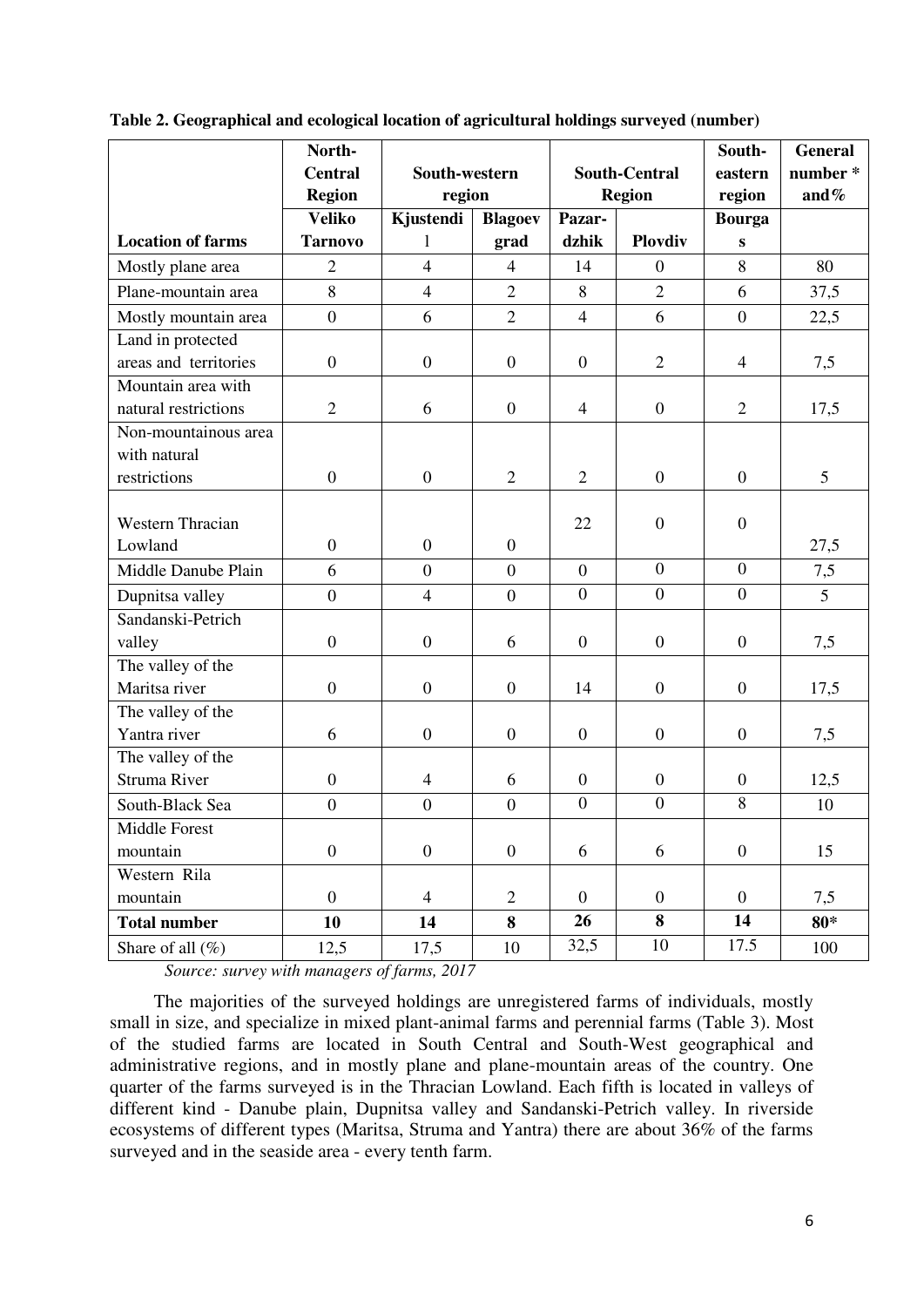|                            | North-           |                  |                  | <b>South-Central</b> |                  | South-           |          |
|----------------------------|------------------|------------------|------------------|----------------------|------------------|------------------|----------|
|                            | <b>Central</b>   | South-western    |                  | <b>Region</b>        |                  | eastern          | Share in |
|                            | <b>Region</b>    | region           |                  |                      |                  | region           | total    |
|                            | <b>Veliko</b>    | Kjusten          | <b>Blagoev-</b>  | Pazar-               | <b>Ploydiv</b>   | <b>Bourgas</b>   | number   |
| <b>Type of farms</b>       | <b>Tarnovo</b>   | dil              | grad             | dzhik                |                  |                  | $(\%)$   |
| Legal person               | 6                | 6                | $\overline{2}$   | 6                    | 6                | $\overline{4}$   | 37,5     |
|                            |                  |                  |                  |                      |                  |                  |          |
| Sole trader                | $\overline{2}$   | $\overline{4}$   | $\overline{4}$   | 6                    | $\boldsymbol{0}$ | $\mathbf{0}$     | 20       |
| Cooperative                | $\overline{2}$   | $\overline{2}$   | $\overline{0}$   | $\overline{4}$       | $\boldsymbol{0}$ | $\overline{4}$   | 15       |
| Commercial                 |                  |                  |                  |                      |                  |                  |          |
| company, etc.              | $\boldsymbol{0}$ | $\overline{2}$   | $\overline{2}$   | 10                   | $\overline{2}$   | 6                | 27,5     |
| Companies mostly           |                  |                  |                  |                      |                  |                  |          |
| for self-sufficiency       | $\boldsymbol{0}$ | $\overline{2}$   | $\boldsymbol{0}$ | $\overline{0}$       | $\overline{4}$   | $\boldsymbol{0}$ | 7,5      |
| Companies rather           |                  |                  |                  |                      |                  |                  |          |
| small for the              |                  |                  |                  |                      | $\overline{2}$   |                  |          |
| industry                   | $\overline{4}$   | 6                | $\overline{2}$   | 14                   |                  | $\overline{2}$   | 37,5     |
|                            |                  |                  |                  |                      |                  |                  |          |
| Companies average          |                  |                  |                  |                      |                  |                  |          |
| for the industry           | $\overline{4}$   | $\overline{4}$   | $\overline{4}$   | 10                   | $\boldsymbol{0}$ | 6                | 35       |
| Companies big for          |                  |                  |                  |                      | $\overline{2}$   |                  |          |
| the industry               | $\overline{4}$   | $\boldsymbol{0}$ | $\overline{2}$   | $\overline{2}$       |                  | 6                | 20       |
| Field crops                | $\overline{2}$   | $\overline{2}$   | $\overline{0}$   | $\overline{2}$       | $\mathbf{0}$     | $\overline{4}$   | 12,5     |
| Vegetables, flowers        |                  |                  |                  |                      |                  |                  |          |
| and mushrooms              | $\boldsymbol{0}$ | $\overline{2}$   | $\overline{2}$   | $\overline{4}$       | $\boldsymbol{0}$ | $\boldsymbol{0}$ | 10       |
|                            |                  |                  |                  |                      |                  |                  |          |
| Perennial plants           | $\overline{4}$   | $\boldsymbol{0}$ | $\overline{4}$   | 6                    | $\overline{2}$   | $\overline{4}$   | 25       |
|                            | $\overline{2}$   | $\boldsymbol{0}$ | $\overline{0}$   | $\overline{2}$       | $\overline{2}$   | $\boldsymbol{0}$ |          |
| Grazing animals            |                  |                  |                  |                      |                  |                  | 7,5      |
| Pigs, birds and<br>rabbits | $\boldsymbol{0}$ | $\overline{2}$   | $\boldsymbol{0}$ | $\sqrt{2}$           | $\boldsymbol{0}$ | $\boldsymbol{0}$ | 5        |
|                            |                  |                  |                  |                      |                  |                  |          |
| Mixed plant-               |                  |                  |                  |                      |                  |                  |          |
| animal farms               | $\overline{2}$   | $\overline{4}$   | $\overline{2}$   | $\overline{4}$       | $\overline{4}$   | $\overline{4}$   | 25       |
|                            |                  |                  |                  |                      |                  |                  |          |
| Mixed plant farms          | $\boldsymbol{0}$ | $\mathbf{2}$     | $\boldsymbol{0}$ | 6                    | $\boldsymbol{0}$ | $\overline{2}$   | 12,5     |
| Mixed livestock            |                  |                  |                  |                      |                  |                  |          |
| farms                      | $\boldsymbol{0}$ | $\overline{2}$   | $\boldsymbol{0}$ | $\boldsymbol{0}$     | $\boldsymbol{0}$ | $\boldsymbol{0}$ | 2,5      |
|                            |                  |                  |                  |                      |                  |                  |          |

**Table 3. Legal status, sizes and production specialization of the surveyed agricultural farms (number)** 

*Source: survey with managers of farms, 2017* 

The owners or managers of the majority of farms surveyed are men and in active working age from 41 to 65 years. Such gender and age structure of managers (owners) will manage the majority of Bulgarian farms in the near 10-15 years and will contribute to one or other level of their sustainability. The majority of respondents are between age from 56 to 65, which is an indicator of both their life and professional experience and the worrying aging of the employed in our agriculture.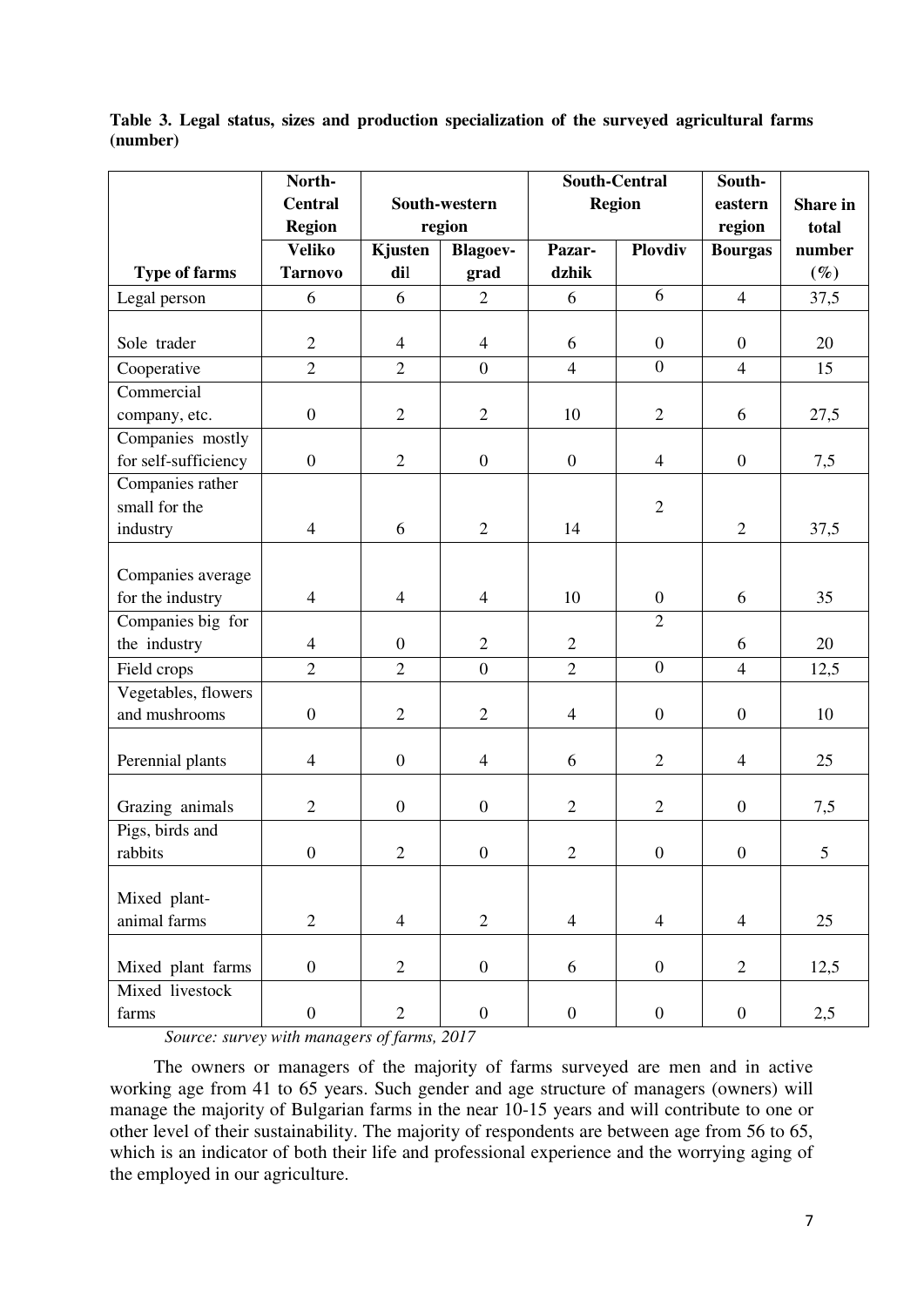Most of the farms surveyed have a relatively long life - over 15 years and only 10% with a short development period from 2 to 5 years. This is an indicator that the majority of farms have sufficient effective management experience and sustainability. Most of the farmers surveyed indicate that the period they are taking care of improving the sustainability of the farm is over 6 years, the majority of them are in the group with long experience over 15 years. There is a correlation between the duration of the existence of the farms and the period during which the farms take care to improve their sustainability. Moreover, with the increase in the duration of the existence of the farm, the proportion of farms with an effective care to improve their sustainability increases. All this shows that the practical problem of "agrarian sustainability" is not new. However, the question is whether farms know and to what extent they respect the principles of sustainable agriculture.

The kknowledge of the main socio-economic and environmental challenges and the basic principles of sustainable agriculture is the basis for effective management of agrarian sustainability. Our large-scale survey found that according to the majority of farms in the country, they are located in areas with "normal" economic, social and environmental problems. However, a significant part of them is in the areas with "big" or "extreme" economic, social and environmental challenges. One third of the managers say that their farm is located in an area with "small" or "no" ecological problems, while the share of farms with similar economic and social problems is smaller. The share of managers who are not familiar with the character or cannot assess the level of socio-economic and environmental problems in the area where their farm is located is not low. The greatest concern is farmers' competence with regard to the ecological problems in the area, followed by social and economic challenges.

Our study found that the majority of the managers of the surveyed farms know "well" and "very well" the principles of economic, social and environmental sustainability (. At the same time, a large proportion of farmers recognize that their knowledge of the principles of social and environmental sustainability is "satisfactory" or lacking at all. The low lack of competence concerns almost half of the holdings in terms of social sustainability principles, almost every third farm in terms of environmental sustainability and about one fifth of farms for economic sustainability.

Only a small proportion of the farms surveyed increase their sustainability management capacity by hiring a consultant, and this is all about getting to know the principles of environmental and economic sustainability. The relatively high (internal) potential for managing the different aspects of sustainability are cooperative farms, where everyone knows "well" or "very well" the principles of economic and social sustainability, and a significant part of them know the principles of environmental sustainability (Figure 6). At the same time, 16.67% of these farms "use a consultant" to improve their environmental sustainability competence.

All of the sole traders know well or very well the principles of economic sustainability and three-quarters of them - the principles of environmental sustainability. About 12% of these types of farms hire a consultant in order to improve the economic sustainability. The majority of sole traders also know well or very well the principles of social sustainability. However, 37.5% of them report that their knowledge about the principles of social sustainability is not good. The majority of commercial companies know well or very well the principles of economic and environmental sustainability, but only slightly more than half of them have a similar level of competence with respect to the principles of social sustainability. Every tenth of this type of farms also use an external consultant to enhance its environmental sustainability competence. Two thirds of individuals are highly competent in terms of economic sustainability principles, and 40% of them are also competent in terms of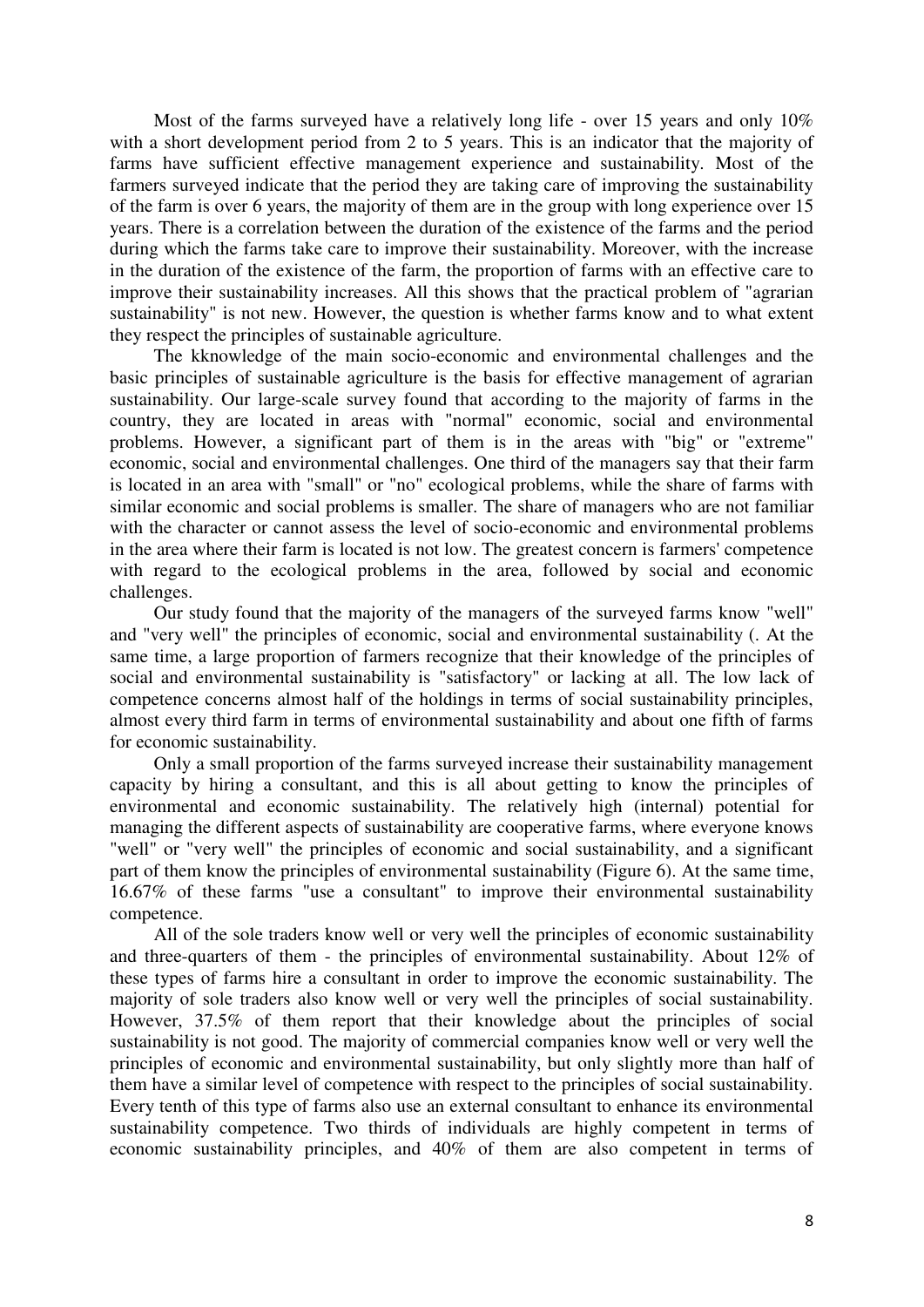environmental sustainability. At the same time, nearly three quarters (73.33%) of this type of farms are not well aware of the principles of social sustainability.

Competence of sustainability principles grows together with farm size and, as a rule, larger farms are better acquainted with economic, social and environmental sustainability. At the same time, 7.69% of medium-sized farms hire a consultant to increase their knowledge of economic sustainability and 15.38% of environmental sustainability. At the same time, it is worrying that none of the farms that are primarily for self-sufficiency know well the principles of economic, social and environmental sustainability. This group of producers represents a significant part of all farms in the country and is an important factor in improving the socio-economic and environmental sustainability of agriculture. There is also a differentiation of competence with respect to the principles of sustainability and depending on the production specialization of farms. In all categories of farms, a high level of knowledge of the principles of economic sustainability is typical of all or a majority of them. Exceptions are only farms with plant breeding specialization, where each second farm is not well aware with the principles of economic sustainability. Half of pig, poultry and rabbit farms also have a consultant to improve their competence in terms of economic sustainability.

Knowledge of the principles of ecological sustainability is high in farms specializing in field plants, perennial crops, mixed crops, mixed crops and grazing livestock, while in farms with other specialization the share of those with low ecological competence is significant. Each fifth of field plants farms improves their ecological sustainability capacity by hiring a consultant, similar to 11.11% of those in perennial crops. Knowing the principles of social sustainability is good in most of the farms specializing in field plants, mixed plant growing and perennial crops. For farms in other production specialization, the share of highly competence in social sustainability is low, and for farms with vegetables, flowers and mushrooms, and those in mixed livestock farming, their share is zero.

Farms located in predominantly plain and plain-mountain areas and those in nonmountainous areas with natural constraints have a better knowledge of the principles of economic, social and environmental sustainability. On the other hand, farms located in predominantly mountainous areas, in mountainous areas with natural constraints and those with landscapes in protected areas and territories have a relatively small part highly competence in the principles of sustainability. Some of the farms located in mountainous regions improve their economic and ecological sustainability by employing a consultant respectively 6.67% and 13.33% of all farms in this group.

Finally, all the farms surveyed in the South-East region know well or very well the economic, social and ecological principles of agrarian sustainability. Competence for economic sustainability is high in most of the farms in the other studied regions of the country. Most of the farms in the North-Central region are well informed about environmental sustainability while in the South-West region they are a minority. Also, knowing the principles of social sustainability is not good at the majority of farms in the South-Central and South-West regions of the country. Consultants in order to improve the knowledge of sustainable agriculture use 13.5% and 6.25% of farms in the South-West and South-Central region in terms of ecological aspects and 6.25% of farms in the South Central Region in terms of economic sustainability. Therefore in the future, greater efforts should be made in order to improve the farmers' competence in low-culture groups with regard to the principles of agrarian sustainability through training, counselling, advices, exchange of positive experiences, etc.

Competence about the principles of agrarian sustainability is necessary but not a sufficient condition for its effective management. Due to incomplete knowledge and various other economic, technological, agronomic, behavioural, etc. reasons, and at different times, farmers do not always strictly apply the principles of sustainable agriculture. Our study found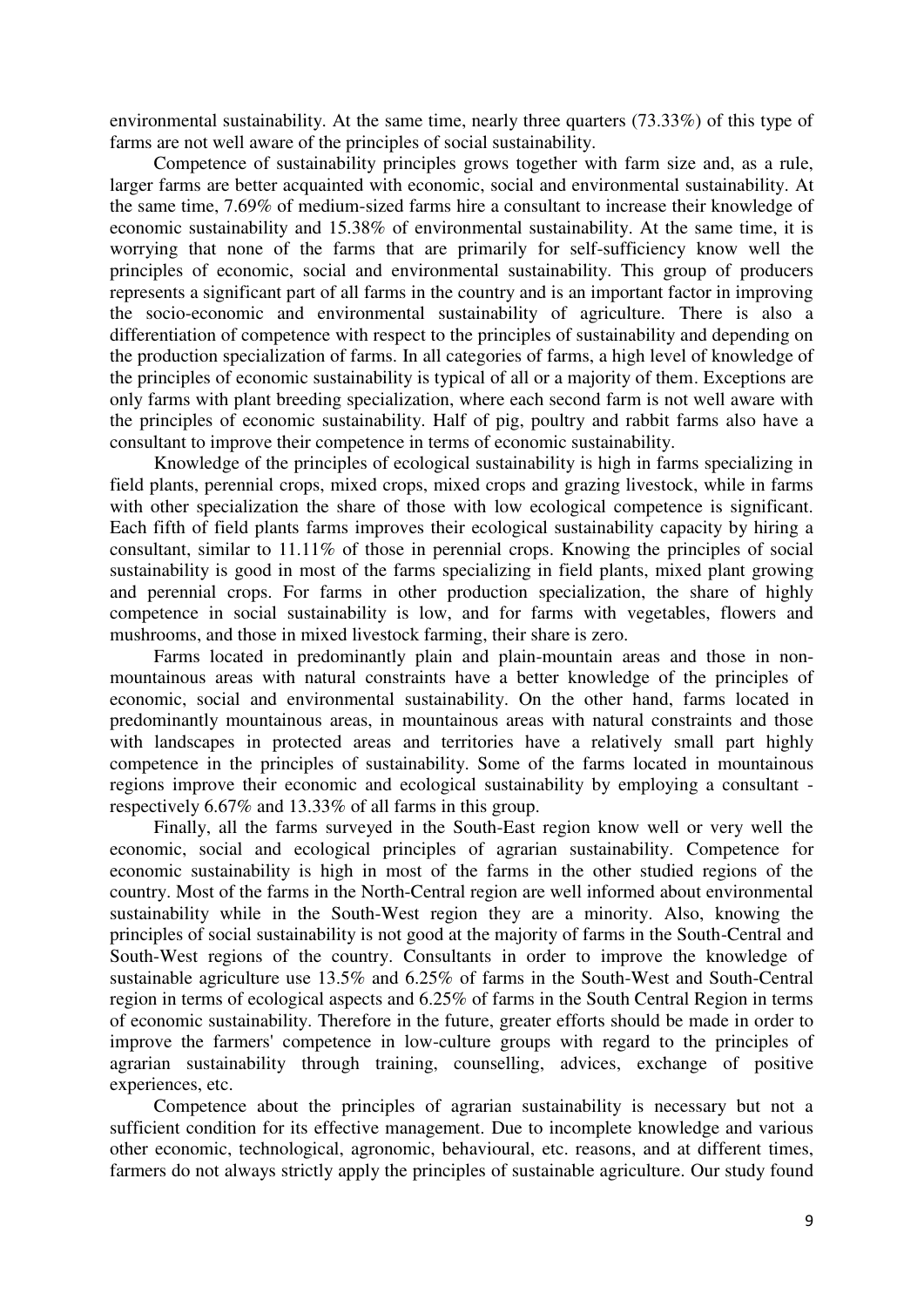that, according to the majority of farm managers, they comply "strict" or "good" principles of economic, ecological and social sustainability (Bashev 2016). However, a significant part of the farms respect the principles of social, economic and environmental sustainability only "satisfactory". Moreover, some farms point that they do not "follow" such principles (which reach 6% of the total number of farms in terms of social sustainability), or "only follow if there are sanctions" (up to 8% ecological sustainability).

The principles of agrarian sustainability are applied to the greatest extent in the general management of farms in cooperatives and commercial companies. Around 8% of cooperatives apply the principles of environmental sustainability only if there are sanctions. A comparatively smaller proportion of sole traders and natural persons apply the principles of social sustainability to a high degree. Many natural persons follow the principles of sustainable agriculture only if there are sanctions - 9% for environmental sustainability, 5% for economic sustainability and 5% for social sustainability. These data show that sanctions by the state, local authorities, owners, members, etc. generate economic behaviour to improve environmental sustainability in certain groups of farms such as cooperatives and natural persons.

The application of sustainability principles grows with farm sizes and as a rule, larger farms are better of economic, social and environmental sustainability. Compliance with the diversity of sustainability principles is the most common among farms specializing in field plants, grazing livestock and mixed plant breeding and mixed plant growing farms. However, the quoted study also found that for all groups of holdings, the proportion of those who respect well or strictly the principles of agrarian sustainability exceeds the proportion of those who know well or very well these principles. Therefore, the question is how much some of the farms apply effective principles that they themselves do not know well.

#### **Integral, economic, social and ecological sustainability in different sub-sectors**

The assessment has found out that with the highest integral sustainability is the mixed livestock-breeding (0,7) and mixed crop-growing (0,66) sub-sectors, followed by the perennial crops (0,63). (Figure 1). Therefore, the mixed livestock-breeding and crop-growing farms and the farms with perennials contribute in highest degree for improving the integral sustainability of Bulgarian agriculture. From the other hand, the farms specialized in pigs, poultry and rabbits (0,53); vegetables, flowers and mushrooms (0,54) and mixed livestockcrops (0,54) have the lowest integral sustainability. This means that these subsectors decrease to the biggest extent the agrarian sustainability in the country.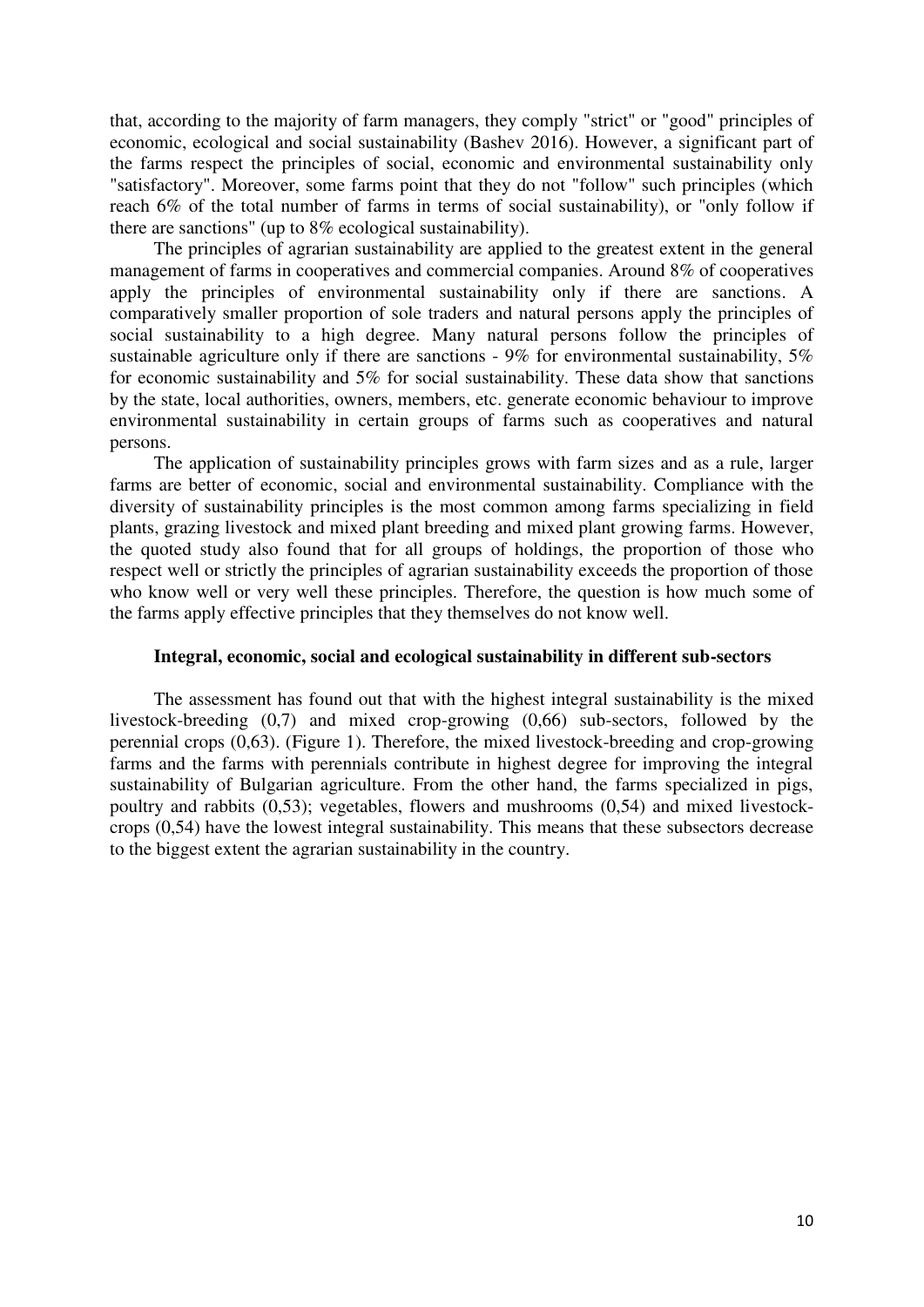

**Figure 1. Sustainability level in different sub-sectors of agriculture** 



Similar to integral sustainability, the sub-sectors with the highest economic sustainability are: mixed livestock breeding (0,84), mixed crop growing (0,76) and perennial crops (0,74). The mixed crop-growing production has the highest ecological sustainability  $(0.61)$  and one of the best social sustainability  $(0.6)$ . The perennial crops sector has high social sustainability (0,64), but lower than the average and almost satisfying ecological sustainability (0,51). The social sustainability of farms specialized in grazing livestock has comparatively high level of social sustainability (0,6). The social sustainability in mixed croplivestock farms has satisfying level (0,49). The pigs, poultry and rabbits' farms have lowest and satisfying level (0,35), like the farms for vegetables, flowers and mushrooms (0,48). The field crops farms have good, but relatively low ecological sustainability (0,5), close to the satisfying level.

The different agricultural sub-sectors are characterized by important variation of levels of indicators for agricultural sustainability. The productions specialized in field crops have high economic sustainability for: labour productivity (1) and share of sold output in the total (0,87); high social sustainability for net farm income/ average income in the region (0,84), degree of compatibility to normative labour conditions (0,84), education level of the manager (0,88), share of unoccupied permanent work positions in the total number of employed (1) and share of unoccupied seasonal work positions in the total number of employed (1); and high ecological sustainability for dynamics of used agricultural land in last 5 years (0,82), compliance to norms of nitrate fertilization (0,85) and protection of natural biodiversity (1) (Figure 2).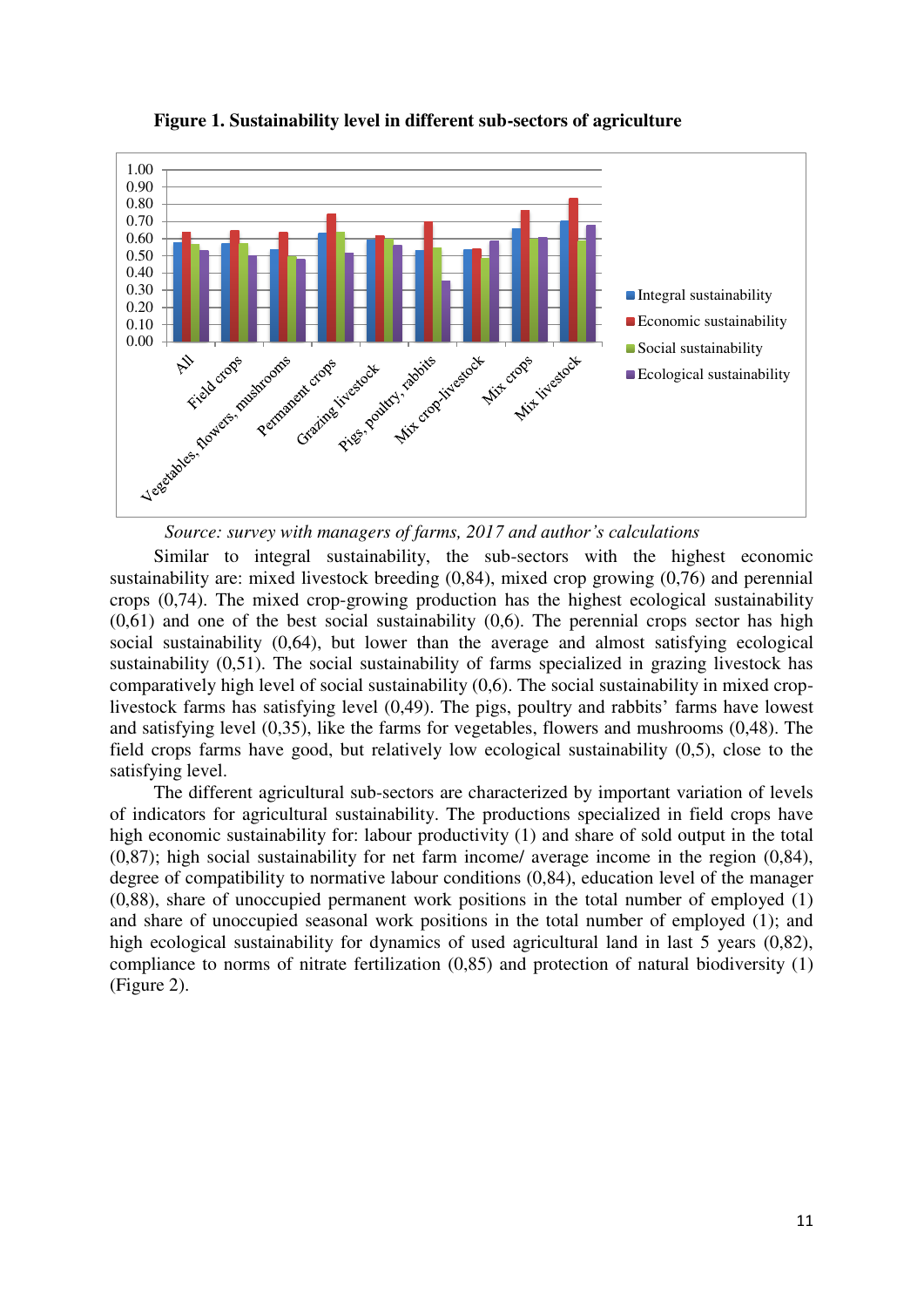

**Figure 2. Sustainability indicators\* in different crop-growing sub-sectors of agriculture Field crops Vegetables, flowers and mushrooms**

\*П1-Direct payments in the net income; П2-Share of own capital in the total one; П3- Profit/production costs; П4-Labour productivity; П5-Land productivity; П6-Livestock productivity; П7-Share of sold production in the total one; П8-Sales growth in the last three years; П9-Investments growth in last 5 years; П10-Net farmer's income/ average income in the region; П11-Payment of hired labour/ average income in the region; П12-Degree of satisfaction from farmer's activity; П13-Degree of compliance to normative labour conditions; П14-Presence of a family member ready to take the farm; П15-Number of family members working in the farm; П16-Age of manager; П17-Participation of training programs in the last 3 years; П18-Education level of manager; П19-Share of occupied with special agricultural education / qualification;  $\Pi$ 20-Degree of participation of women in the farm management; П21-Number of participation in professional organizations and initiatives; П22-Share of hired workers, members of trade unions; Π23-Public positions occupied from the farmer, manager and owner; П24-Participation in local initiatives; П25-Share of non-occupied permanent work positions in the total number of employed; П26-Share of non-occupied seasonal work positions in the total number of employed; П27-Change of UAA in last 5 years; П28-Change of livestock number in last 5 years; П29-Soil erosion; П30-Compliance of nitrate fertilization to norms; П31-Compliance of potassium fertilization to norms; П32-Compliance of phosphorus fertilization to norms; П33-Share of arable land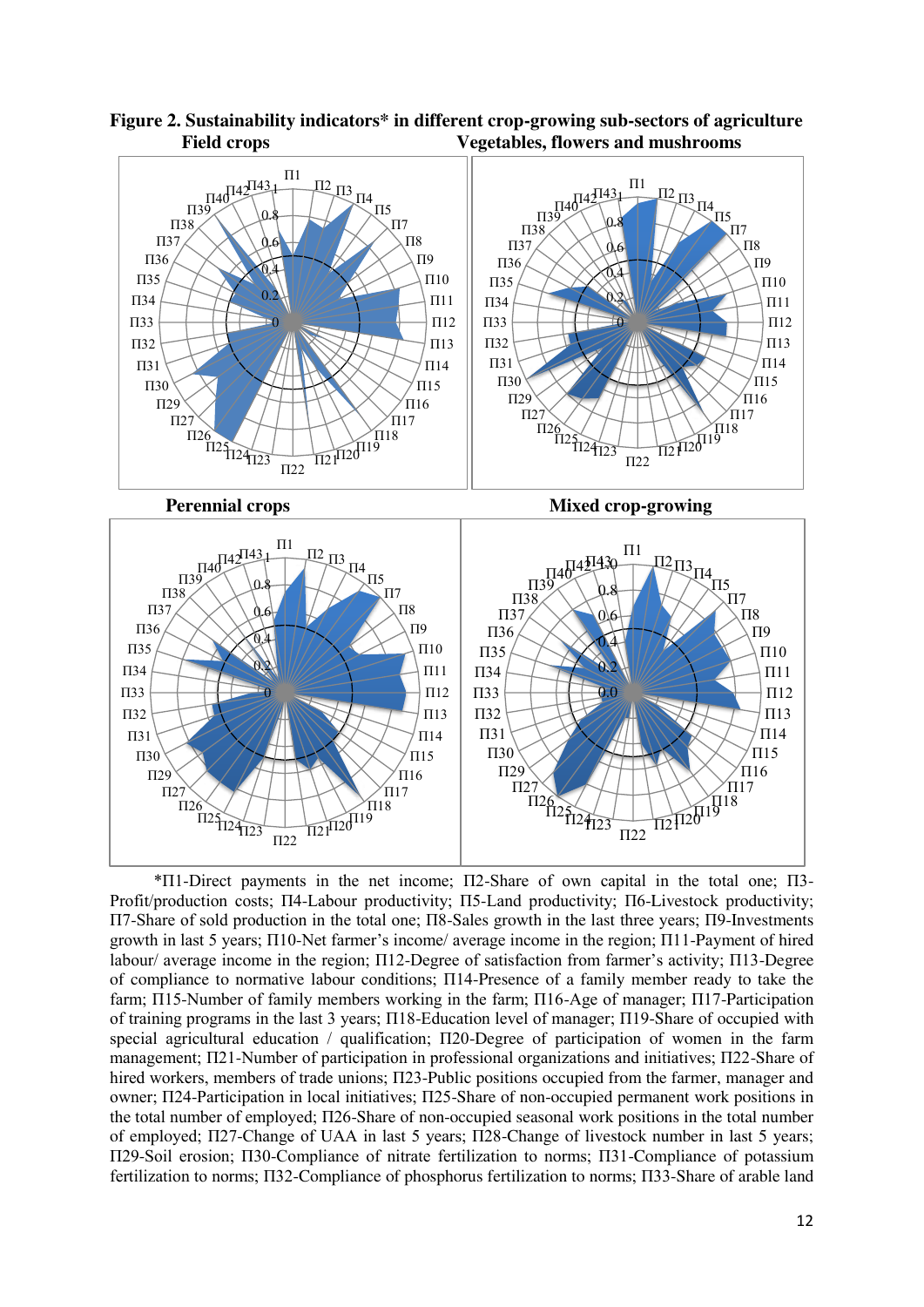in the total UAA; П34-Keeping the practices of landscape maintenance; П35-Degree of pollution of underground waters with nitrates; П36-Level of fuel consumption; П37-Level of electricity consumption; П38-Presence of protected species on the farm territory; П39-Natural biodiversity protection; П40-Number of cultural species; П41-Respecting of animal welfare norms; П42- Implementation of principles for organic production; П43-Yield variation of main crops for 5 years; П44-Percentage of mortality of livestock for 5 years.

*Source: survey with managers of farms, 201 7 and author's calculations*

The sub-sector of field crops has satisfying economic sustainability for land productivity (0,45) and investments growth in last 5 years (0,38). The social sustainability of field crops productions has satisfying levels for number of family members working in the farm  $(0.27)$  and share of employed with special agricultural education/qualification  $(0.38)$ ; unsatisfying levels for manager's age (0,15) and degree of participation of women in the farm management (0,2). The field crops are socially unsustainable in relation to: presence of a family member ready to take the farm; participation in education programs in the last 3 years, share of hired workers, members in trade unions; public position of the farmer, manager or owner and participation in local initiatives. The ecological sustainability of field crops farms is satisfying for level of fuel consumption (0,48), presence of protected species on the farm territory (0,4) and number of cultural species (0,28); unsatisfying for share of arable land in the total agricultural land (0,13) and keeping of landscape maintenance practices (0,2); and unsustainable regarding the application of the principles for organic production.

Productions, specialized in vegetables, flowers and mushrooms have high levels of indicators for: economic – share of direct payments in the net income (0,95), share of own capital in the total  $(1)$ , land productivity  $(1)$  and share of sold production in the total  $(1)$ ; social – education level of manager  $(0,9)$ ; and ecological – compliance to norms of nitrate fertilization (1) (Figure 2). At the same time these productions have satisfying levels of sustainability regarding the economic indicators profit/ production costs (0,34) and investment growth in last 5 years (0,33); social: for the share of employed with special agricultural education/qualification (0,26); and ecological: soil erosion (0,33) and level of electricity consumption (0,49). The sub-sector of vegetables, flowers and mushrooms has unsatisfying levels of economic sustainability regarding the sale growth in last 3 years (0,15) and for ecological sustainability: natural biodiversity protection (0,25) and number of cultural species (0,17). This production is unsustainable in relation to many social and ecological indicators: presence of a family member ready to take the farm, degree of participation of women in the farm management, number of participation in professional organizations and initiatives, share of hired workers, members of trade unions, public positions of the farmer, manager or owner, participation in local initiatives, share of arable land in the total agricultural land, keeping of practices for landscape maintenance, presence of protected species on the farm territory and implementation of principles for organic production.

The sub-sector of perennial crops has high economic sustainability regarding the share of own capital in the total (0,93), land productivity (0,93) and share of sold output in the total one (1) (Figure 2). The social sustainability of perennial crops is also high for some indicators: net farm income/ average income in the region (0,94), payment of hired labour/ average income in the region (0,86), degree of satisfaction from farm activity (0,9), compliance degree of normative labour conditions (0,88), education level of manager (0,96), share of unoccupied permanent work positions in the total number of employed (0,83) and share of unoccupied seasonal work positions in the total number of employed (0,82). This sub-sector is with high ecological sustainability only for the dynamics of the used agricultural land in the last 5 years (0,82) and the compliance to norms of the nitrate fertilization (0,82). Satisfying is the social sustainability in relation to the number of family members, working in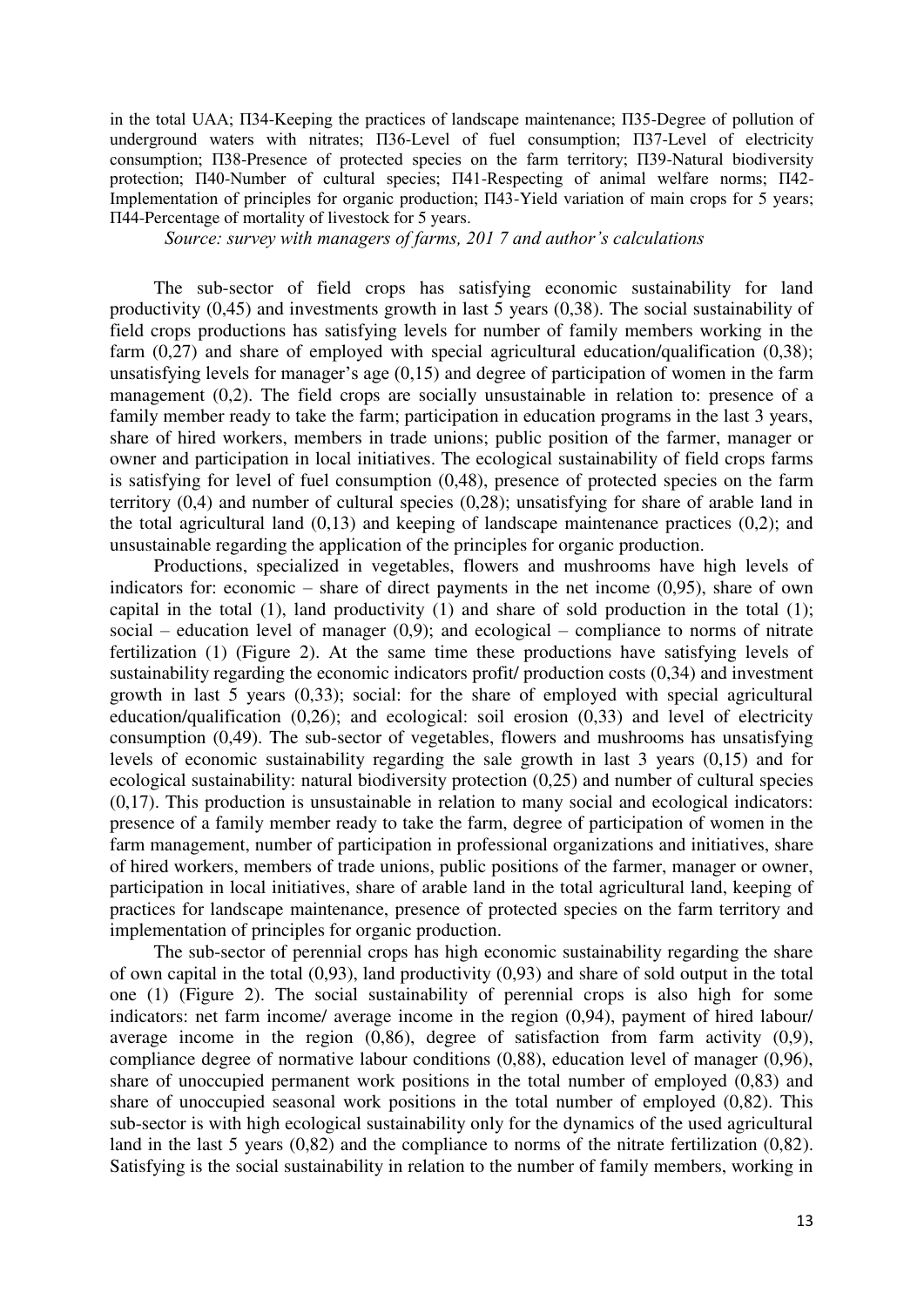the farm  $(0,3)$  and manager's age  $(0,49)$ , and socially unsustainable for: presence of a family member ready to take the farm, share of hired workers, members of trade unions and public position of the farmer, manager or owner. Unsatisfying is the ecological sustainability for share of arable land in the total agricultural land  $(0,24)$ , number of cultural species  $(0,11)$  and implementation of principles for organic production (0,18). They are ecologically unsustainable regarding the keeping of practices for landscape maintenance and presence of protected species on the farm territory.

The mixed crop-growing productions have high sustainability for the following economic indicators: share of own capital in the total (1) and share of sold production in the total  $(0,91)$ ; the social indicators – degree of compliance to normative labour conditions  $(0,85)$ and share of unoccupied seasonal work positions in the total number of employed (1); and the ecological indicator – dynamics of UAA in last 5 years (0,88) (Figure 2). The mixed cropgrowing productions have satisfying levels of sustainability for the economic indicator – land productivity (0,4); social indicators: share of employed with special agricultural education/ qualification (0,48) and number of participation in professional organizations and initiatives (0,4); and ecological indicators: compliance to norms of nitrate fertilization (0,45), level of fuel consumption (0,42) and variations of yield from main crops for 5 years (0,4). The level of sustainability is unsatisfying regarding some social and ecological indicators: number of family members working in the farm; public position of the farmer, manager or owner and participation in local initiatives (0,2 each); compliance to norms of the potassium fertilization , compliance to norms of the phosphorus fertilization and share of arable land in the total agricultural land (0,25 each), and keeping of practices for landscape maintenance and presence of protected species on the farm territory (0,2 each). This productions' type is socially and ecologically unsustainable for: presence of a family member ready to take the farm, share of hired workers, members in trade unions and implementation of organic production principles.

The sub-sectors with livestock productions also have big differences in the levels of indicators for agricultural sustainability. The herbivore livestock's productions have high economic sustainability for the share of own capital in the total (0,92), livestock productivity (0,89) and share of sold output in the total (0,81); high social sustainability for degree of satisfaction from farming activity (0,87), degree of compliance to normative labour conditions (0,87), number of family members working in the farm (1), share of employed with special agricultural education/ qualification (0,81) and degree of participation of women in the farm management (1); and high ecological sustainability for the dynamics of the number of raised animals in the last 5 years (0,87), natural biodiversity protection (1), meeting of norms for animal welfare (1) and variation of yield from main crops for 5 years (0,83) (Figure 3).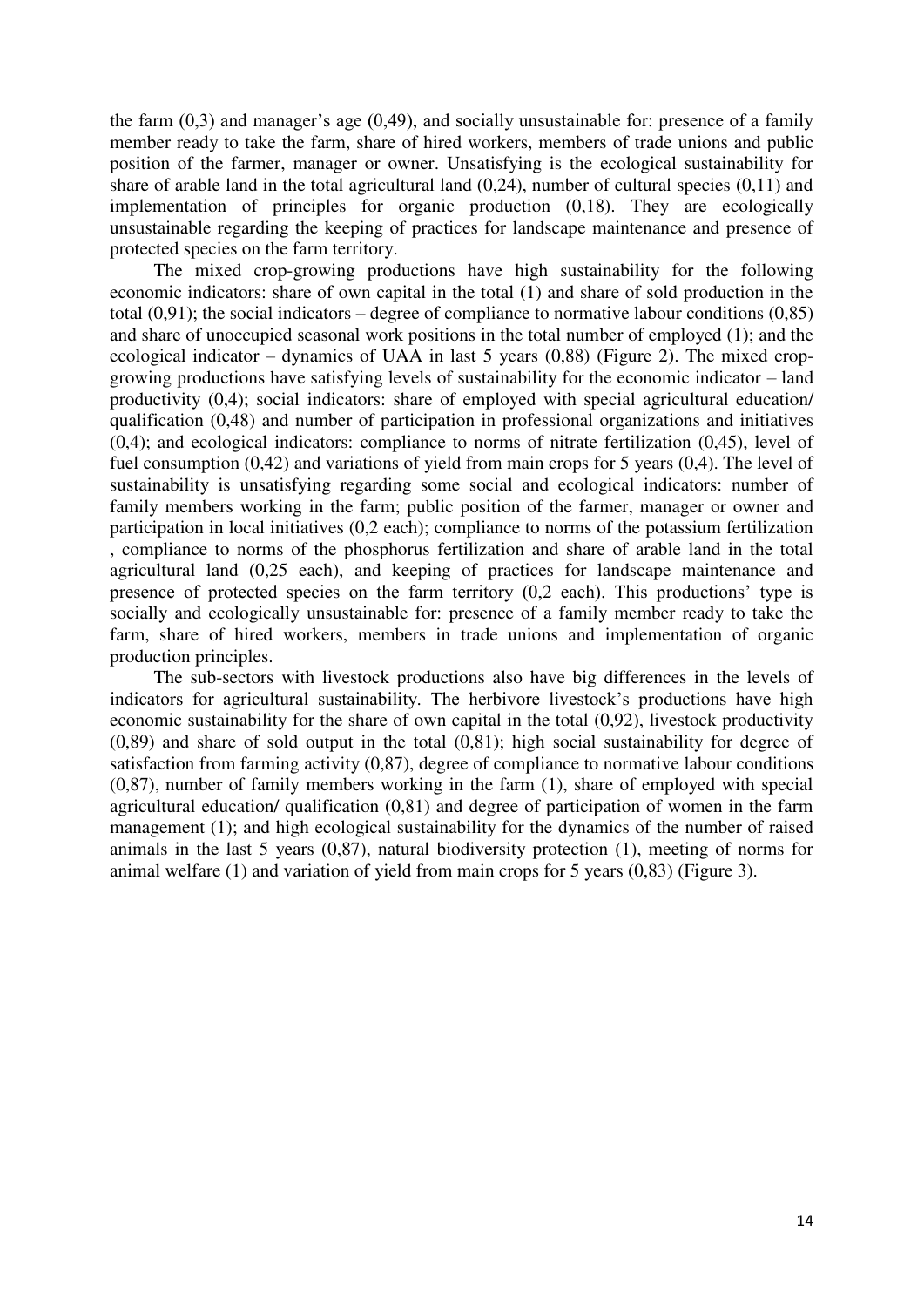

**Figure 3. Sustainability indicators\* in different livestock sub-sectors of agriculture Grazing livestock Pigs, poultry and rabbits**

*Source: survey with managers of farms, 2017 and author's calculations*

Specialized productions from herbivore livestock have satisfying social and ecological sustainability for: participation in education programs in the last 3 years (0,33), public position of the farmer, manager or owner (0,33), compliance to norms of nitrate fertilization (0,42), keeping of practices for landscape maintenance (0,33), level of consumption of electricity (0,43) and presence of protected species on the farm territory (0,33). The sustainability is unsatisfying in relation to the following economic, social and ecological indicators: labour productivity (0,24), land productivity (0,06), sales growth in last 3 years (0,2), compliance to norms of potassium fertilization (0,08), compliance to norms of phosphorus fertilization (0,08), number of cultural species (0,13). The productions of grazing livestock are socially unsustainable for: presence of a family member ready to take the farm; share of hired workers, members of trade unions; participation in local initiatives and ecologically unsustainable for the implementation of principles for organic production.

The production specialized of pigs, poultry and rabbits has high economic sustainability regarding the share of direct payments in the net income (0,95), the share of own capital in the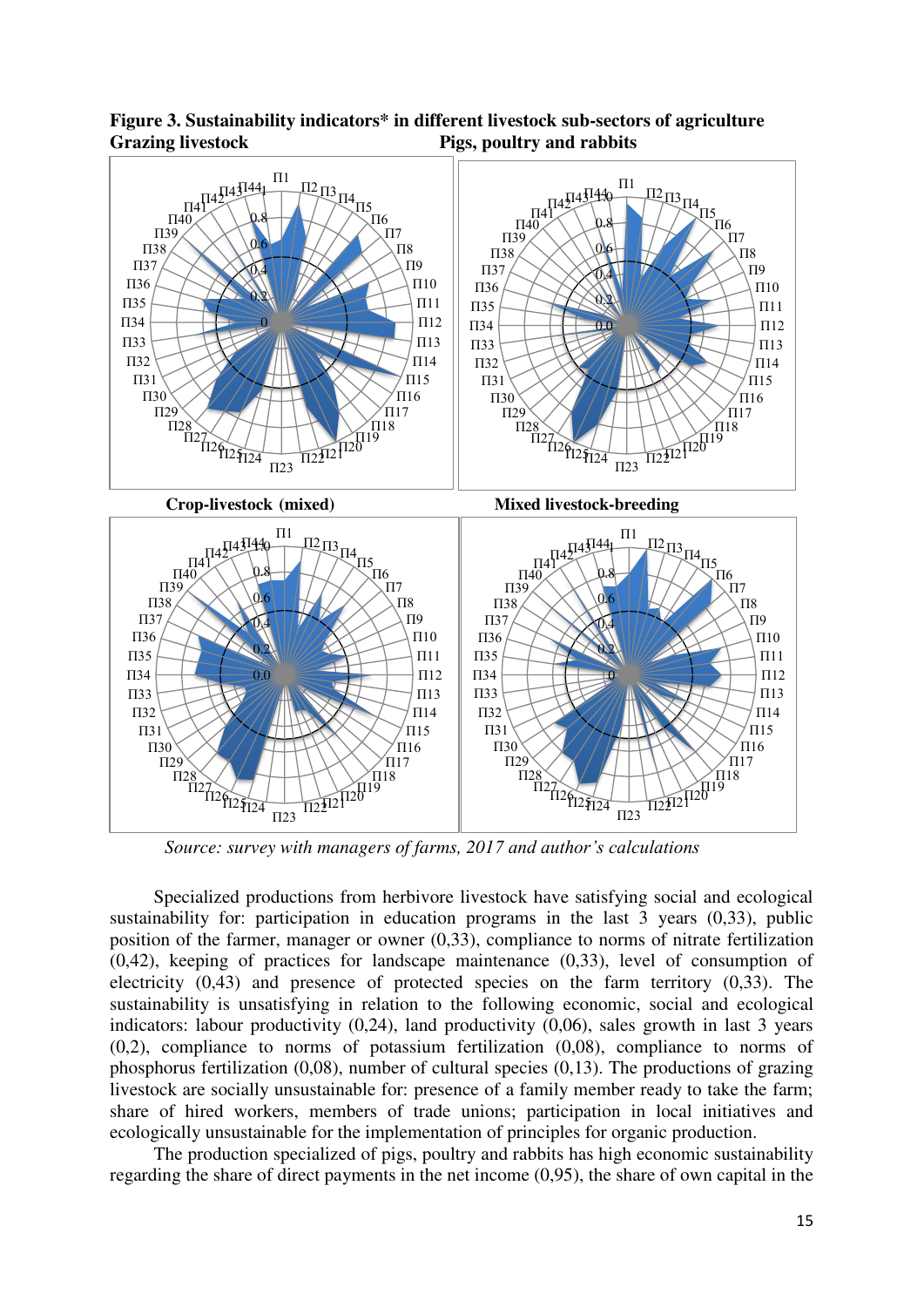total (0,84), the land productivity (1) and the share of sold output in the total (0,91) (Figure 3). In social aspect this type of production is strongly sustainable for the share of unoccupied seasonal work positions in the total number of employed (1), and from ecological aspect, for: variations of the yields of main crops for 5 years (0,81). Satisfying degree of sustainability have the following indicators: payment of hired labour/ average income in the region  $(0,4)$ , education level of the manager (0,4) and share of employed with special agricultural education/qualification (0,44). There is a social unsustainability for: participation in education programs in last 3 years, degree of participation of women in the farm management, number of participation in professional organizations and initiatives, share of hired workers, members of trade unions and public position of farmer, manager or owner. From ecological aspect the pigs, poultry and rabbits' productions have satisfying level of sustainability for: dynamics of the number of raised livestock in last 5 years (0,45), degree of pollution of underground waters with nitrates (0,33), and mortality percentage of animals for 5 years (0,26). This subsector has unsatisfying ecological sustainability for: compliance to norms of nitrate fertilization (0,13), compliance to norms of potassium fertilization (0,13), compliance to norms of phosphorus fertilization (0,13), level of consumption of electricity (0,2) and number of cultural species (0,15). These productions are unsustainable for: meeting of practices for landscape maintenance, presence of protected species on the farm territory, natural biodiversity protection and implementation of principles for organic production.

The mixed crop-livestock productions are economically sustainable only regarding the share of the own capital in the total (0,9); highly sustainable from social aspect for the share of unoccupied permanent work positions in the total number of employed (0,85) and share of unoccupied seasonal work positions in the total number of employed (0,89); and ecologically highly sustainable for: dynamics of the number of raised livestock in las 5 years (0.81) and protection of natural biodiversity (1) (Figure 3). The sustainability of crop-livestock holdings has satisfying levels of economic indicators for profit/ production costs  $(0,37)$ , land productivity (0,49), share of sold production in the total (0,43), sales growth in last 3 years  $(0,34)$  and investments growth in last 5 years  $(0,39)$ ; social indicators: degree of compliance to normative labour conditions (0,37), presence of a family member ready to take the farm (0,4), share of employed with special agricultural education/qualification (0,33), degree of participation of women in the farm management (0,3), number of participation in professional organizations and initiatives (0,3); and ecological indicators for compliance to norms of nitrate fertilization (0,4), compliance to norms of potassium fertilization (0,33), compliance to norms of phosphorus fertilization (0,33), share of arable land in the total agricultural land (0,49) and number of cultural species (0,42). These productions have unsatisfying levels of sustainability for the ecological indicator presence of protected species on the farm territory (0,1) and for several social indicators: payment of hired labour/ average income in the region  $(0.24)$ , manager's age  $(0.2)$ , participation in education programs in last 3 years  $(0.1)$ , public positions of farmer, manager or owner  $(0,1)$  and participation in local initiatives  $(0,1)$ . These productions are socially unsustainable regarding the share of hired workers, members of trade unions and ecologically unsustainable for the implementation of principles of organic production.

The production of the mixed livestock is highly sustainable in relation to: share of own capital in the total (1), livestock productivity (1), share of sold output in the total (0,94), sales' growth in last 3 years (1) and investments growth in last 5 years (1) (Figure 3). This subsector is socially strongly sustainable for: net farm income/average income in the region (1), degree of satisfaction from farming activity (1), number of family members working in the farm (0,86), participation in education programs in last 3 years (1), number of participations in professional organizations and initiatives (1), and share of unoccupied seasonal working positions in the total number of employed (1). In ecological aspect the production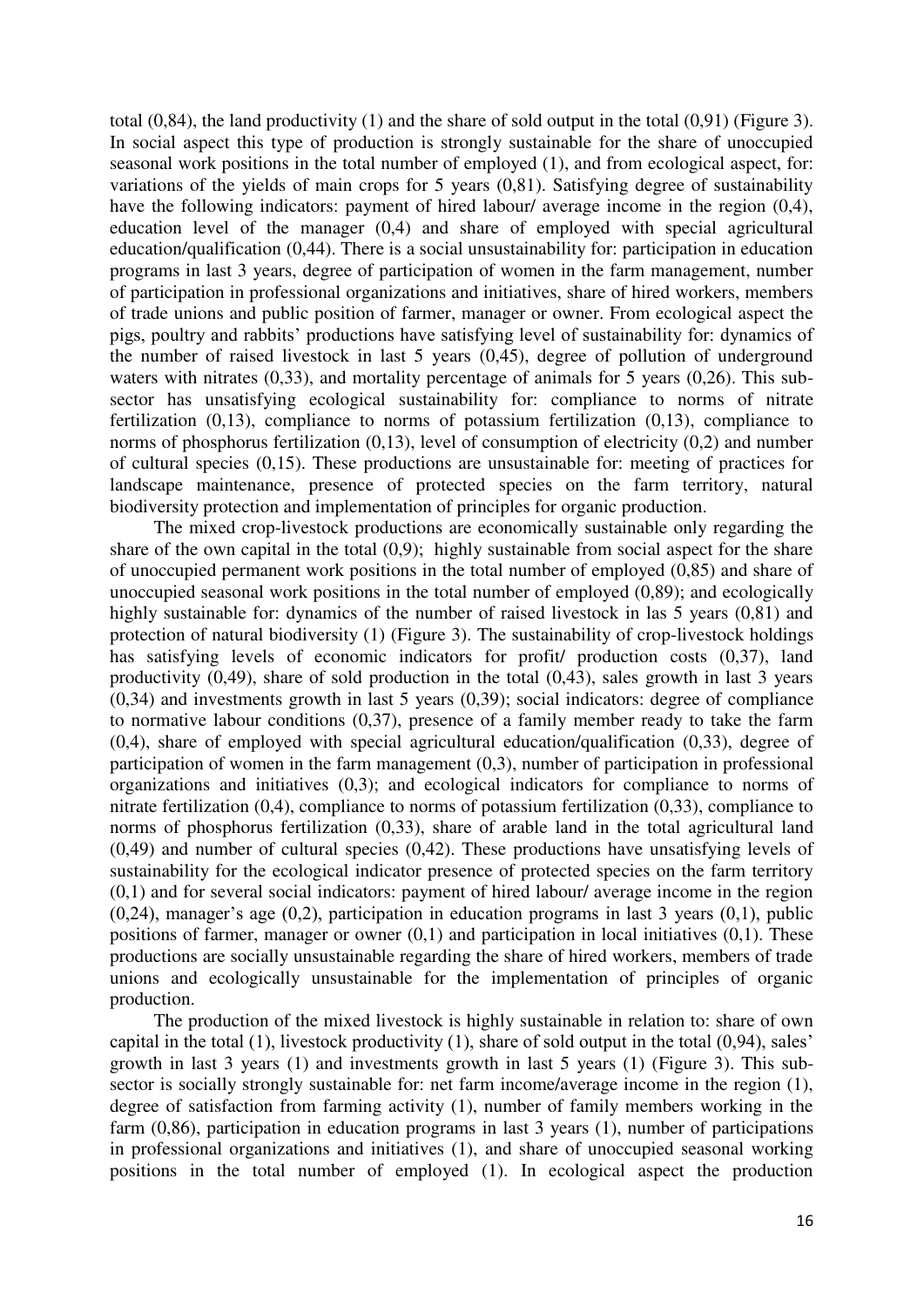sustainability is high for lot of indicators: dynamics of UAA in last 5 years (0,95), dynamics of the number of raised livestock in last 5 years (1), soils erosion (1), share of arable land in the total agricultural land (1), keeping of practices for landscape maintenance (1), degree of pollution of underground waters with nitrate (1), presence of protected species on the farm territory (1), natural biodiversity protection (1) and meeting the norms for animal welfare (1).

The mixed livestock productions have satisfying social sustainability regarding the share of employed with special agricultural education/ qualification (0,39); and unsatisfying ecological sustainability for level of fuel consumption (0,25) and number of cultural species (0,1). This type of productions are unsustainable for several social-economic and ecological indicators: land productivity, presence of a family member ready to take the farm, degree of participation of women in the farm management, share of hired workers, members of trade unions, public position of the farmer, manager or owner, participation in local initiatives, compliance to norms of the nitrate fertilization, compliance to norms of the potassium fertilization, compliance to norms of the phosphorus fertilization and implementation of principles for organic production.

#### **Comparison of assessment of agrarian sustainability with the previous studies in the area**

The multi-indicator assessment of agricultural sustainability in the surveyed 4 geographical regions of the country shows that the integral indicator of overall sustainability is 0,58, which expresses a good sustainability level of agriculture (Figure 1). The biggest value has the indicator of economic sustainability (0,64), the social sustainability shows lower value (0,57) and the ecological sustainability is close to the unsatisfying value level (0,53). Therefore, the improvement of the last two indicators is critical for maintaining the good agricultural sustainability of the country.

### **Figure 4. Integral, economic, social and ecological sustainability in analysed 4 administrative regions of Bulgaria**



#### *Source: survey with managers of farms, 2017 and author's calculations*

According to the precious study based on aggregate sectoral (statistical, etc.) data using the same methodological approach (Bachev et al., 2017) the integral sustainability index of the Bulgarian agriculture is 0.58 which correspond to a Good sustainability. The same study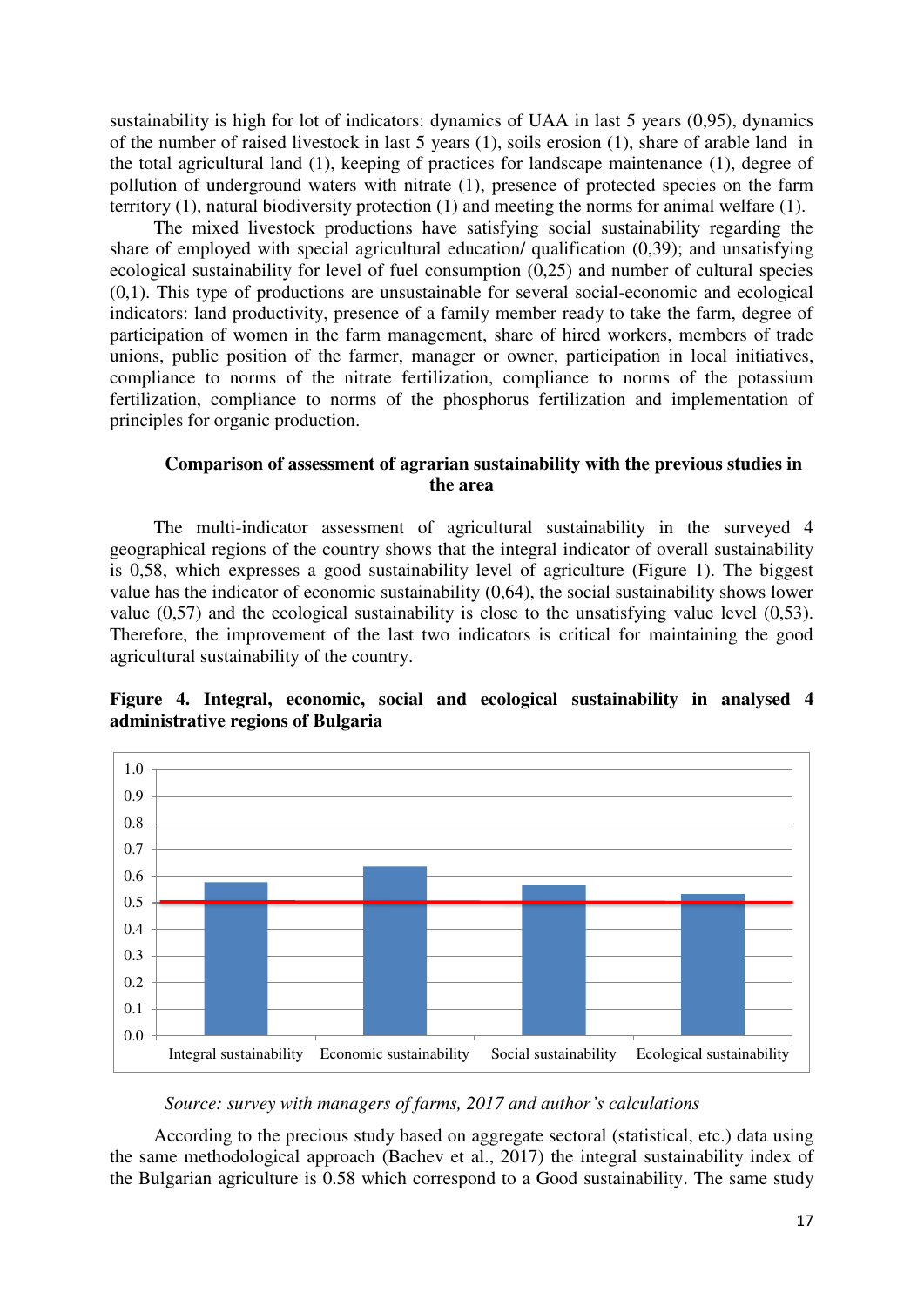has found out that the Economic sustainability of the Bulgarian agriculture is Good (index of sustainability 0.7), while the Social and the Environmental sustainability are also as Good but with a lower index (for both of them is 0.53) close to satisfactory level. Therefore, integral assessment results based on the "micro" subsectors (farm) data are similar with the results based on aggregated sectoral (statistical, etc.) data. It means that both approaches are reliable and could be simultaneously used for assessing agrarian sustainability at various levels – sector, subsector, region, and farm.

The analysis of private indexes on basic principles, criteria and indicators of the sustainability gives also opportunity to identify components contributing for the levels of different aspects of agricultural sustainability in the country.

The current assessment ascertained that the ecological sustainability is relatively low due to the fact that the indicators for the principles "land quality" (0,44), "biodiversity" (0,38) and "organic production" (0,11) are low (Figure 5). Thus, the improvement of these low levels of above-mentioned principles is a factor for maintenance and rising of ecological and integral sustainability in the sector. Also it becomes clear that despite the relatively high integral economic sustainability, the indicator of adaptability to economic environment is relatively low (0,54) and critical for maintaining the reached level. Analogically, for the social sustainability improvement would contribute mostly the increase of low levels of indicators for the principles "farming conservation" (0,52), "gender equality" (0,40) and "social capital"  $(0,17)$ .



#### **Figure 5. Sustainability index according the main sustainability principles in analysed in 4 administrative regions of Bulgaria**

*Source: survey with managers of farms, 2017 and author's calculations*

The profound analysis according different criteria and indicators gives opportunity for detailed analysis of elements contributing for/or decrease the agricultural sustainability level. For example, the low levels of ecological sustainability are determined from the low criteria "conservation and improving of soil fertility" (0,46); "balanced land use structure maintenance" (0,35; "landscape elements conservation" (0,30); "natural biodiversity maintenance and improvement" (0,46); "cultural biodiversity maintenance and improvement"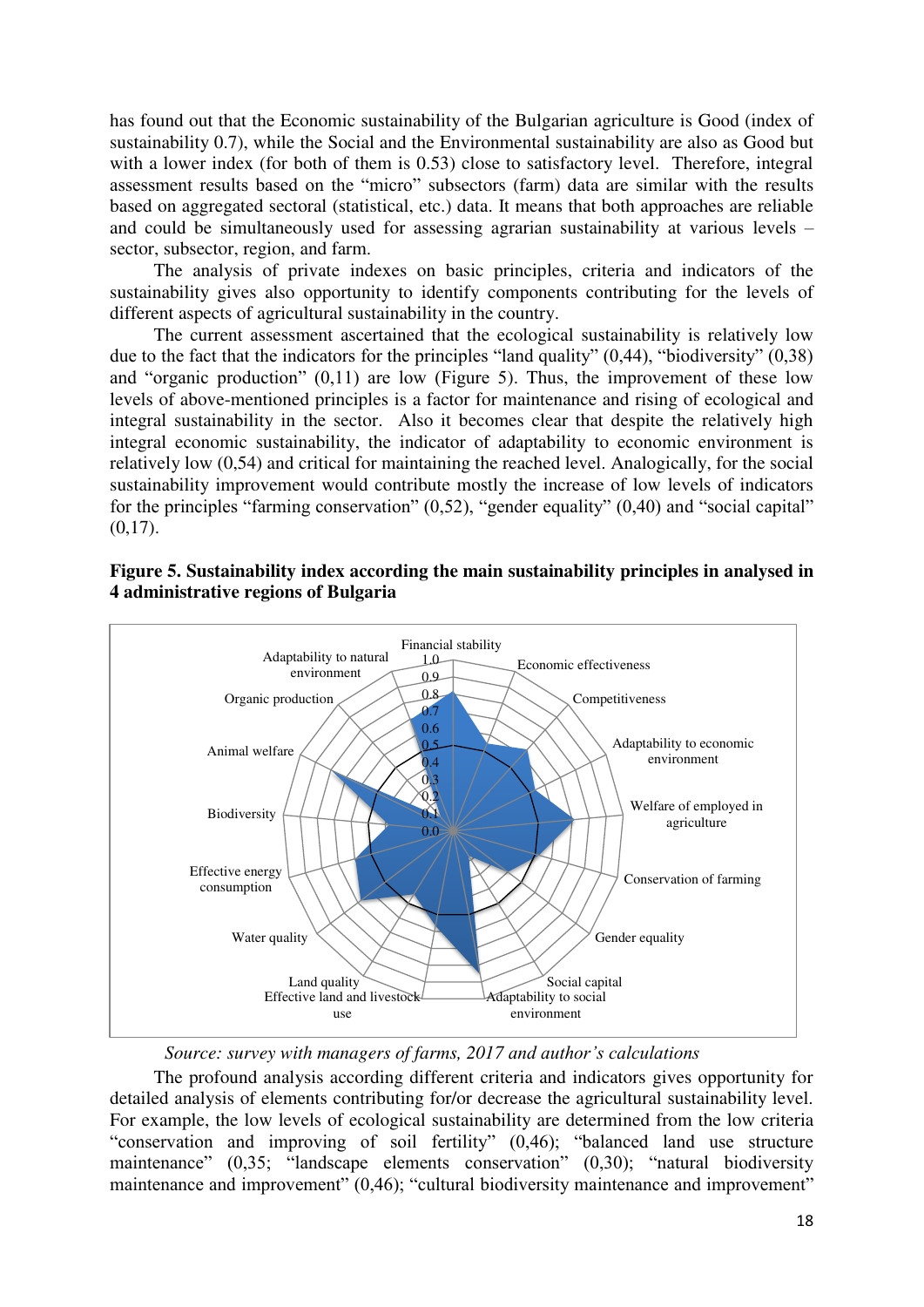$(0,29)$  and "organic production increase"  $(0,11)$  (Figure 6). The unsatisfying levels according these criteria for ecological sustainability are (pre)determined of low levels of indicators for eco-sustainability, as: insufficient conformity of norms for fertilization with potassium (0,38) and phosphorus (0,38), high share of arable land in the total agricultural land (0,33), low degree of compliance with practices for landscape conservation (0,3), insufficient protected species on farms' territory (0,18), limited number of cultural species in farms (0,29) and low degree of application of organic production principles (0,11) (Figure 7).



**Figure 6. Sustainability index according the main criteria\* in analysed 4 administrative regions in Bulgaria**

\* К1-Decrease of dependence on subsidies; К2-Minimization of dependence on exterior capital; К3-Positive or high profitability; К4-Maximal or increasing labour productivity; К5-Maximal or increasing land productivity; К6-Maximal or increasing livestock productivity; К7-Conservation or increase of sold output share ; К8-Conservation or increase of sales; К9-High investment activity; К10-Incomes parity with other sectors; К11-Equitable distribution of income in agriculture; К12- Sufficient satisfaction of farmer activity; К13-Satisfying labour conditions; К14-Keeping the number of family farms; К15-Knowledge and skills increase; К16-Conservation and improvement of agricultural education; К17-Equality of relations man-woman; К18-Participation in professional organizations and initiatives; К19-Participation in public management; К20-Contribution for the development of region and communities; К21-Sufficient potential for reaction to activity cession and to demographic crisis; К22-Keeping or increase of UAA size; К23-Keeping or increase of livestock number; К24-Minimization of soil losses; К25-Keeping and improvement of soil fertility; К26- Keeping of balanced land-use structure; К27-Protection of landscape elements; К28-Keeping and improvement of water quality; К29-Minimization of conventional energy use; К30-Keeping and improvement of natural biodiversity; К31-Keeping and improvement of cultural biodiversity; К32- Implementation of principles of animal welfare; К33-Organic production increase; К34-Sufficient adaptability to climatic changes.

*Source: survey with managers of farms, 2017 and author's calculations*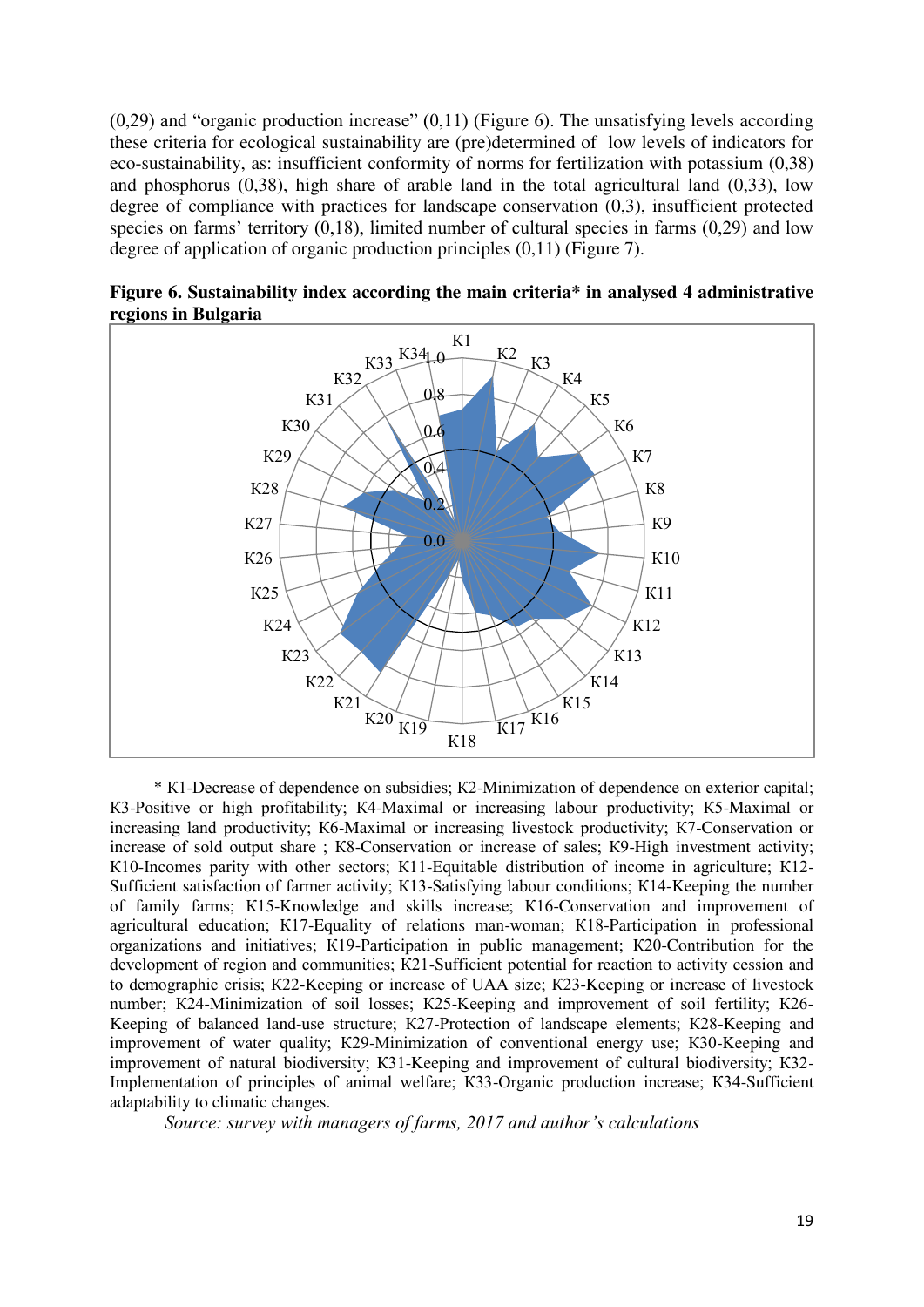

**Fig. 7. Indicators\* for sustainability in analysed 4 administrative regions in Bulgaria** 

*Source: survey with managers of farms, 2017 and author's calculations*

Social sustainability in agriculture is usually decreased almost by: lack of family member, ready to continue the farm work (for individual and family farms) (0,13), elderly age of managers and farm owners (0,41), insufficient participation in training programs in the last years (0,33), low share of employed with special agricultural education and qualification  $(0,44)$ , insufficient participation of women in the farm management  $(0,4)$ , low participation of farms in professional organizations and initiatives (0,43), lack of membership of hired workers in trade unions (0), weak participation in the public governance from the side of farmers, managers and owners (0,1), and insufficient involvement of farms in local initiatives  $(0.2)$ .

Critical for the keeping and improvement of the sector's economic sustainability are the increase of production profitability (0,52) and the keeping and increase of sales (0,48). The low levels of indicators for sustainability show also the specialized areas for agricultural sustainability improvement through adequate change of farms strategies and/or of public policies in relation to the sustainable development of the sector, of different sub-sectors, ecosystems and farms types. On the other hand, the high levels of some indicators express the absolute and relative advantages of Bulgarian agriculture regarding the sustainable development. On the actual stage they are expressed in: high share of own capital in the total capital of farms (0,92), high share of sold production in the total output (0,81), lower share of non-occupied permanent (0,81) and seasonal (0,88) work places in the total number of employed, increase of UAA (0,82) and livestock number (0,84) in the last years and respect of norms for animal welfare (for the livestock breeding farms) (0,8).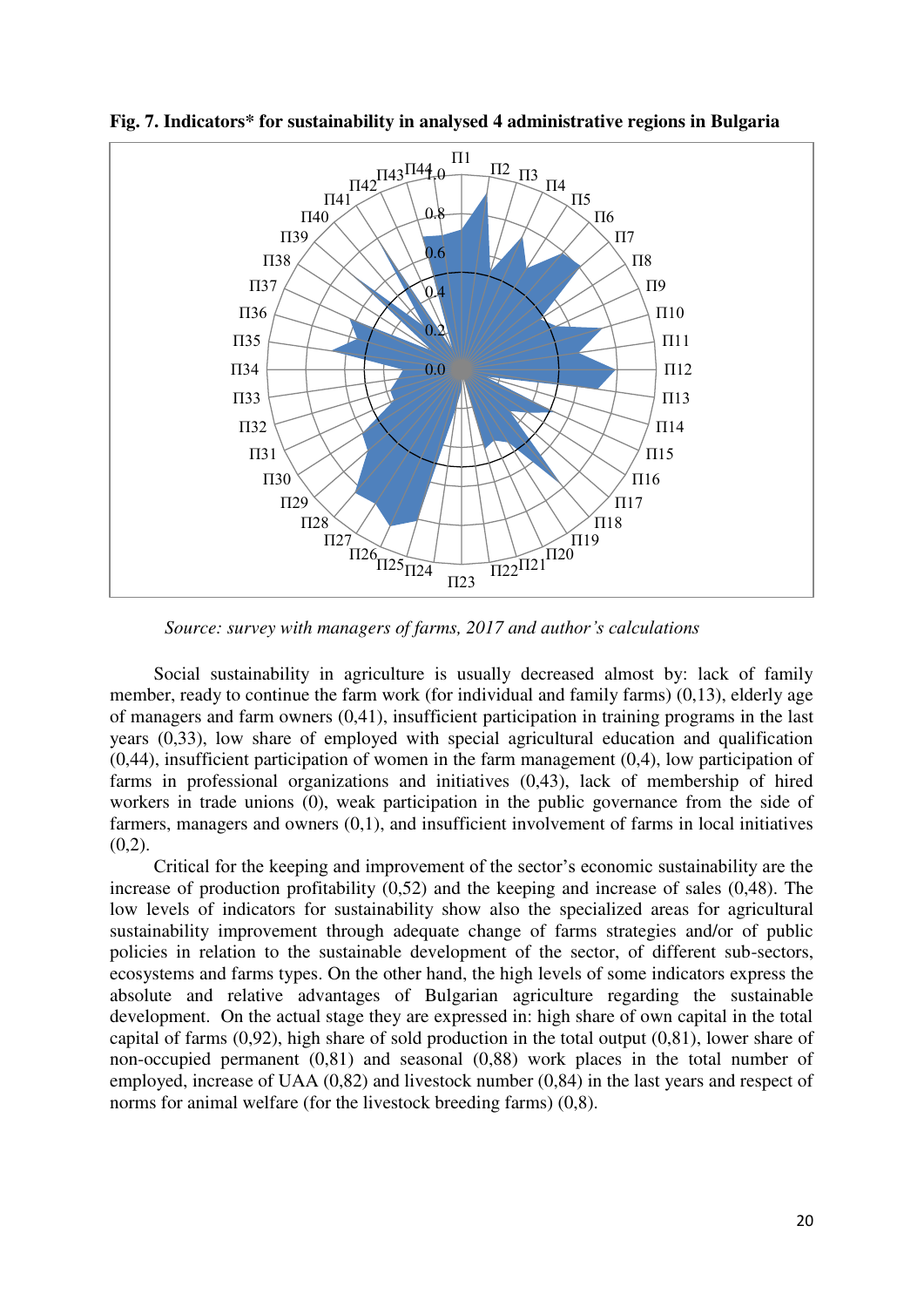#### **Conclusion**

This first in kind assessment on agrarian sustainability at sub-sectoral level in Bulgaria let make some important conclusions about the state of their sustainability, and recommendations for improvement of managerial and assessment practices. Elaborated and experimented holistic framework gives a possibility to improve general and aspects sustainability assessment. That novel approach has to be further discussed, experimented, improved and adapted to the specific conditions and evolution of each sub-sector as well as needs of decision-makers at various.

There is a considerable differentiation in the level of integral and aspects sustainability in individual sub-sectors in Bulgaria. With the highest integral sustainability is the mixed livestock-breeding, mixed crop-growing, and perennial crops sub-sectors while pigs, poultry and rabbits; vegetables, flowers and mushrooms, and mixed livestock-crops subsectors have the lowest integral sustainability. There are also substantial variations in the levels of economic, social and ecological sustainability of different agricultural sub-sectors, and individual indicators with the highest and lowest values show (critical) factors enhancing and deterring particular or overall sustainability of evaluated agro-industries.

Results on the integral agrarian sustainability level of this study based on the micro subsector (farm) data are similar to the previous assessment based on the aggregate sectoral (statistical, etc.) data. Having in mind the importance of holistic assessments of this kind for improving agrarian sustainability, farm management and agrarian policies, they are to be expended and their precision and representation increased.

#### **References**

- Bachev H. (2010): Governance of Agrarian Sustainability, New York: Nova Science Publishers.
- Bachev H. (2011): Needs, Modes and Efficiency of Economic Organizations and Public Interventions in Agriculture, Review of Economics & Finance, Issue 3, 89-103.
- Bachev H. (2014): Integration of Small-Scale Farmers in Value Chains in Bulgaria, with a Case Study on Agrobusiness 88 Ltd., Skravena, IUP Journal of Supply Chain Management, Volume 11, Issue 3.
- Bachev H (2016): A Framework for Assessing Sustainability of Farming Enterprises, Journal of Applied Economic Sciences, Spring Issue, Vol XI, 1(39), 24-43.
- Bachev H. (2017): Sustainability Level of Bulgarian Farms, Bulgarian Journal of Agricultural Science, 23 (1), 1-13.
- Bachev H. (2017): Sustainability of Bulgarian Farming Enterprises during EU CAP Implementation, Journal of Applied Economic Sciences, 2(48), 422-451.
- Bachev H. (2018): The Sustainability of Farming Enterprises in Bulgaria, Cambridge Scholars Publishing.
- Bachev H. (2018): The Impact of the Institutional Environment on Agrarian Sustainability in Bulgaria, Economic Tought, 4, 33-60.
- Bachev H., B.Ivanov, D.Toteva, E.Sokolova (2016): Agrarian Sustainability and its Governance – Understanding, Evaluation, Improvement, Journal of Environmental Management and Tourism, Vol. 7, issue 4 (16), 639-663.
- Bachev H., B. Ivanov, D.Toteva and E.Sokolova (2017): Agrarian sustainability in Bulgaria economic, social and ecological aspects, Bulgarian Journal of Agricultural Science, 23 (4), 519-525.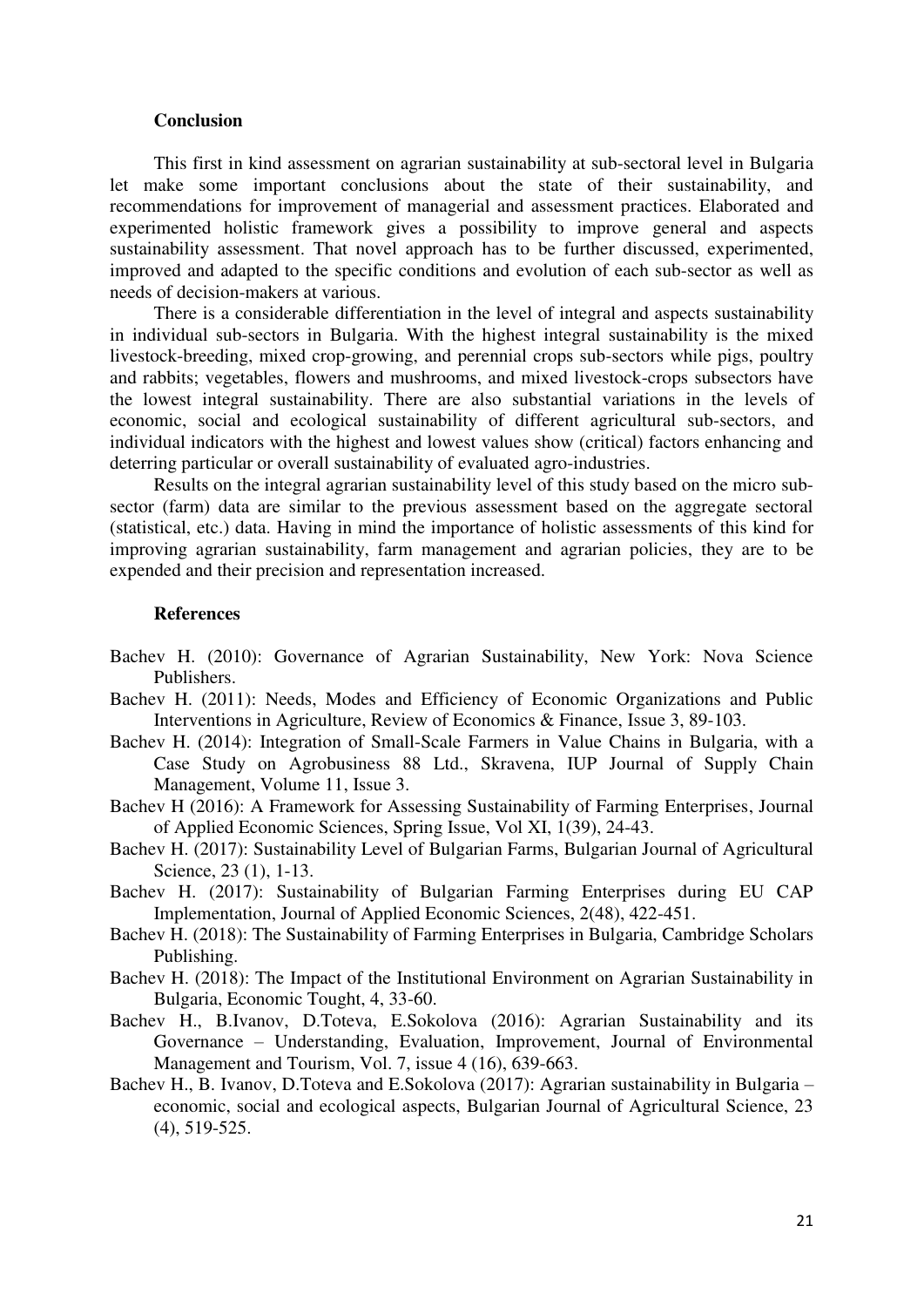- Bachev H. and D.Terziev (2017): Environmental Sustainability of Agricultural Farms in Bulgaria, Journal of Environmental Management and Tourism, Vol 8 No 5 (2017): JEMT Volume VIII Issue 5(21) Fall 2017, 968-994
- Bachev, H., Terziev, D. (2018). A Study on Agrarian Sustainability Impact of Governance Modes in Bulgaria. Journal of Applied Economic Sciences, Volume XIII, Spring, 1(55): 227 - 257.
- Bohlen P. and G. House (2009): Sustainable Agroecosystem Management: Integrating Ecology, Economics, and Society, CRC Press.
- De Oliveira A. (editor) (2018): Sustainability of Agroecosystems, IntechOpen, DOI: 10.5772/intechopen.70964
- FAO (2013): SAFA. Sustainability Assessment of Food and Agriculture systems indicators, FAO.
- Ikerd J. (2015): On Defining Sustainable Agriculture, SARE.
- http://www.sustainable-ag.ncsu.edu/onsustaibableag.htm
- Hanna S., I. Osborne-Lee, G. Cesaretti, R.Magdy, T.Khalile (2016): Ecological Agroecosystem Sustainable Development in Relationship to Other Sectors in the Economic System, and Human Ecological Footprint and Imprint, Agriculture and Agricultural Science Procedia, Volume 8, 17-30.
- Hayati D. Z. Ranjbar, and E. Karami (2010): Measuring Agricultural Sustainability, in E. Lichtfouse (ed.), Biodiversity, Biofuels, Agroforestry and Conservation Agriculture, 73, Sustainable Agriculture Reviews 5, Springer Science+Business Media B.V., 73-100.
- Ivanov, B., T. Radev, D. Vachevska, P. Borisov (2009): Agricultural Sustainability ASVIWI. Avangard Prima, Sofia.
- Lopez-Ridauira S., Masera O., Astier M. (2002): Evaluating the sustainability of complex socio-environmental systems. The MESMIS framework. Ecological indicators 2: 135- 148.
- Ramírez-Carrillo E., O. López-Corona , J. Toledo-Roy, J. Lovett, F. León-González, L. Osorio-Olvera, J. Equihua, E. Robredo, A. Frank, R. Dirzo, V. Pérez-Cirera (2018): Assessing sustainability in North America's ecosystems using criticality and information theory, PLOS, Published: July 16, 2018
- https://journals.plos.org/plosone/article?id=10.1371/journal.pone.0200382
- Sauvenier X., J. Valekx, N. Van Cauwenbergh, E. Wauters, H.Bachev. K.Biala, C. Bielders, V. Brouckaert, V. Garcia-Cidad, S. Goyens, M.Hermy, E. Mathijs, B.Muys, M.Vanclooster. and A.Peeters (2005): Framework for Assessing Sustainability Levels in Belgium Agricultural Systems – SAFE, Belgium Science Policy, Brussels.
- Sidle R., W. Benson, J. Carriger, and T. Kamaic (2013): Broader perspective on ecosystem sustainability: Consequences for decision making, Proc Natl Acad Sci U S A., 110(23): 9201–9208.
- Terziev D., D. Radeva, & Y. Kazakova (2018): A new look on agricultural sustainability and food safety: Economic viability, in H. BACHEV, S. CHE, S. YANCHEVA (Editors) Agrarian and Rural Revitalisation Issues in China and Bulgaria, KSP Books, 231-242.
- Todorova K. and R.Treziyska (2018): Agricultural sustainability through provision of agrienvironment public goods: The role of farmers as decision-makers, in H. BACHEV, S. CHE, S. YANCHEVA (Editors) Agrarian and Rural Revitalisation Issues in China and Bulgaria, KSP Books, 253-267.
- VanLoon, G., Patil, S., and Hugar, L. (2005): Agricultural Sustainability: Strategies for Assessment. London: SAGE Publications.
- Zvyatkova D. and A. Sarov (2018): Process of Transfer of Farmily Farms for Sustainability of Agricultural Cooperatives, in "Role of Family Business for Sustainable Rural Development, Agrarian University, 61 (2), 125-134.